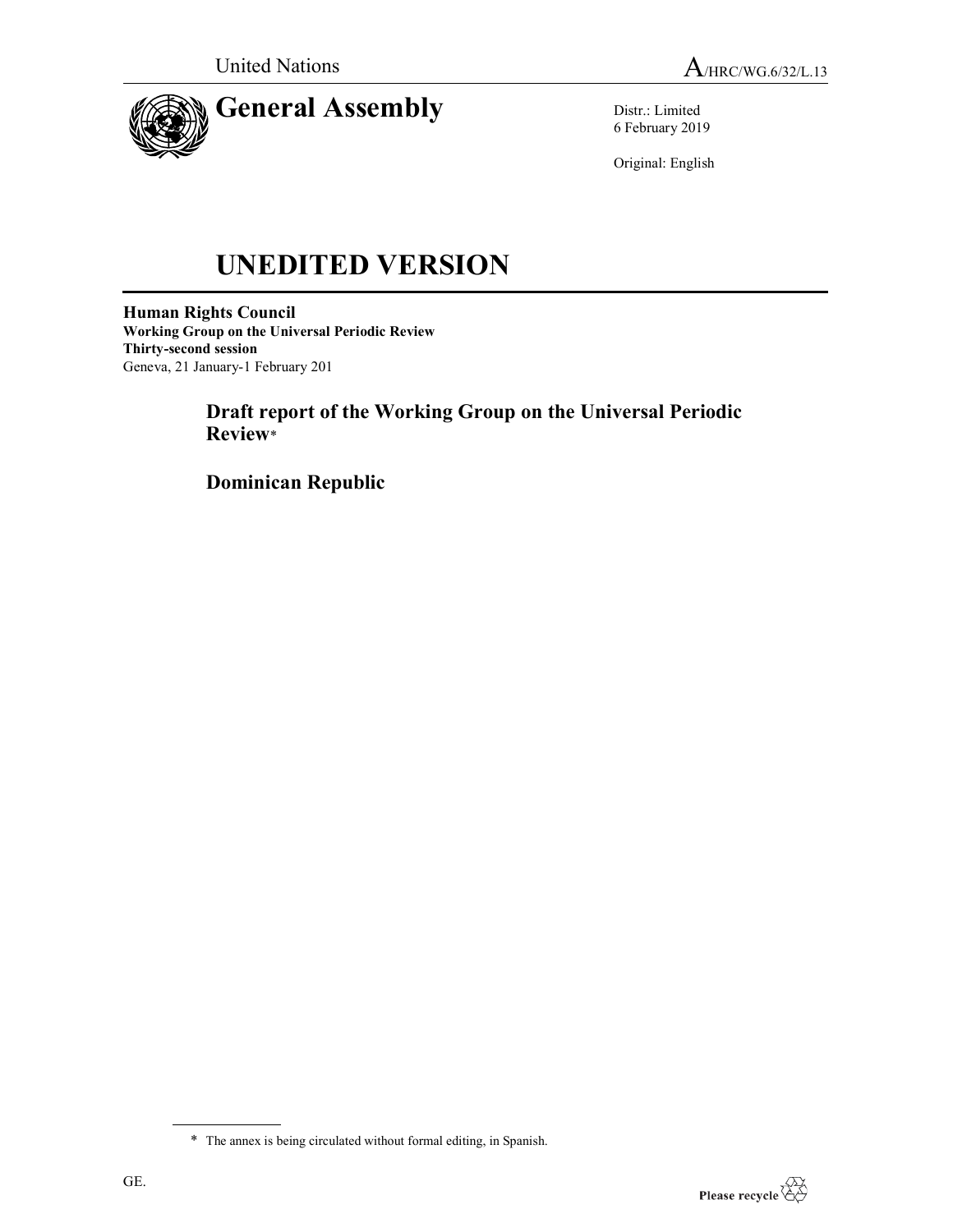## Introduction

1. The Working Group on the Universal Periodic Review, established in accordance with Human Rights Council resolution 5/1, held its thirty-second session from 21 January to 1 February 2019. The review of the Dominican Republic was held at the 15th meeting, on 30 January 2019. The delegation of the Dominican Republic was headed by H.E. Dr. Flavio Dario Espinal, Legal Adviser of the Presidency of the Republic. At its 18th meeting, held on 1 February 2019, the Working Group adopted the report on the Dominican Republic.

2. On 15 January 2019, the Human Rights Council selected the following group of rapporteurs (troika) to facilitate the review of the Dominican Republic: Peru, Qatar and Togo.

3. In accordance with paragraph 15 of the annex to Human Rights Council resolution 5/1 and paragraph 5 of the annex to Council resolution 16/21, the following documents were issued for the review of the Dominican Republic:

 (a) A national report submitted/written presentation made in accordance with paragraph 15 (a) (A/HRC/WG.6/32/DOM/1);

 (b) A compilation prepared by the Office of the United Nations High Commissioner for Human Rights (OHCHR) in accordance with paragraph 15 (b) (A/HRC/WG.6/32/DOM/2);

 (c) A summary prepared by OHCHR in accordance with paragraph 15 (c) (A/HRC/WG.6/32/DOM/3).

4. A list of questions prepared in advance by Belgium, Liechtenstein, "Portugal on behalf of the Group of Friends on national implementation, reporting and follow-up", Slovenia, Spain, United Kingdom of Great Britain and Northern Ireland, United States of America, and Uruguay was transmitted to the Dominican Republic through the troika. These questions are available on the website of the universal periodic review.

# I. Summary of the proceedings of the review process

## A. Presentation by the State under review

5. The Head of the Delegation pointed out that for the Dominican Republic the UPR was a useful mechanism that allowed the identification of challenges, the dialogue among States in the search of solutions, and progress in consolidating human rights protection.

6. From 1930 to 1961, the Dominican Republic was subjected to a brutal dictatorship with cruel human rights violations. After the end of the dictatorship, the country began a democratic transition process that lead to a "coup d'état", to an attempt of civil war and to a foreign military intervention. Since 1978, the country had enjoyed a democratic political regime. As part of this process of democratic consolidation, a new Constitution was adopted in 2010, which assembles a body of fundamental rights as one of its major contributions.

7. He highlighted in particular the National Plan for the Regularization of Foreign Nationals, which had benefited 288,486 people during eighteen months, period during which deportations were suspended in order to generate confidence among the undocumented population. The process was free and included a communication, assistance and support campaign in the communities. The Government counted with the support of institutions and organizations with experience in the field, such as UNHCR, IOM, UNICEF, EU, among others. In the end, 259,976 foreigners obtained a legal status to continue living and working in the country.

8. The Head of Delegation referred to huge investments made in the rural sector and to a policy of access to credit in support of entrepreneurship and small businesses, all with a gender focus. He stated that, according to a recent ECLAC report, the Dominican Republic was one of the countries in Latin America that had most reduced poverty levels in recent years. According to official figures, general poverty went down from 39.7% in 2012 to 25.5%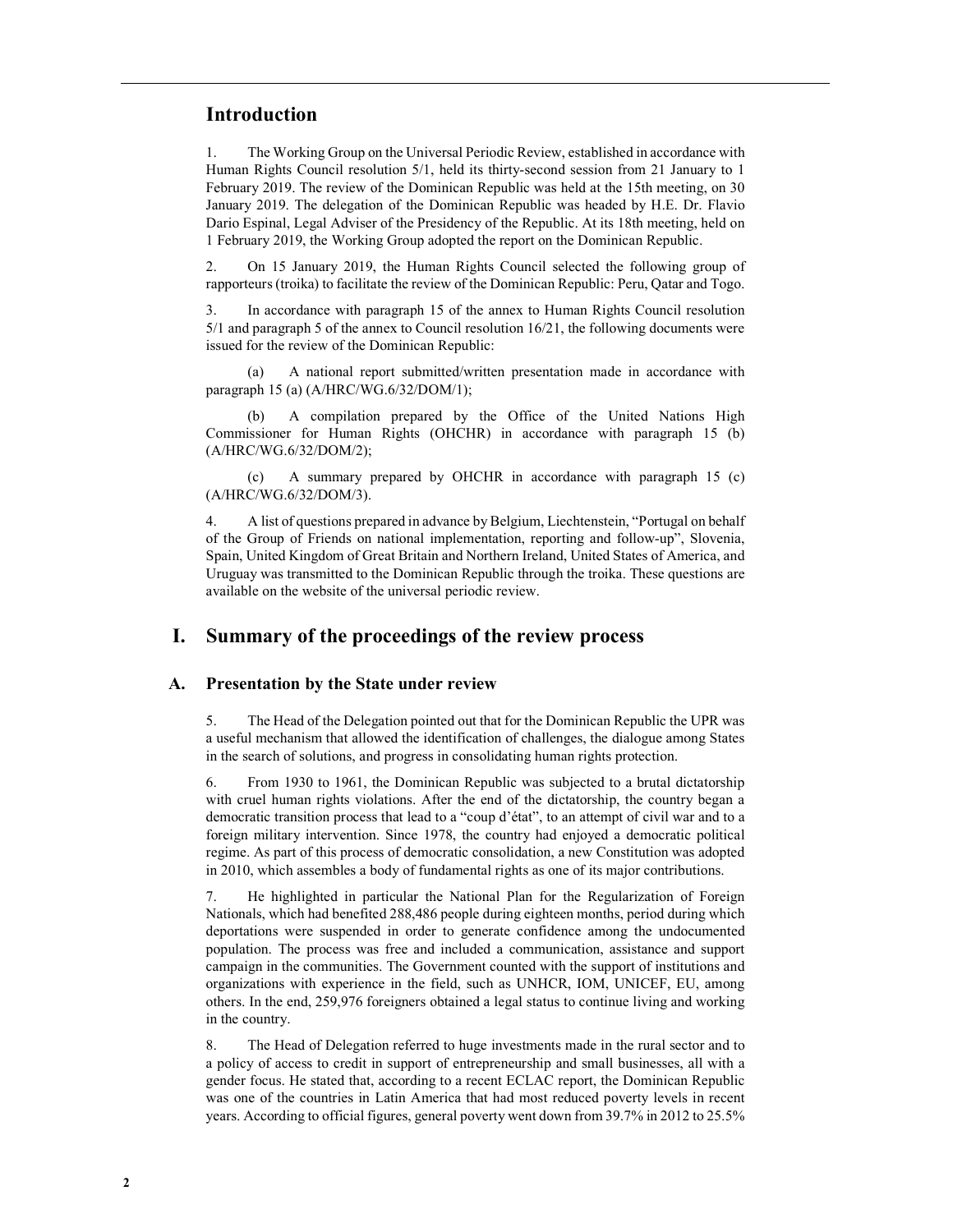in 2017, which represented a reduction of 1,249,401 in the number of people living in poverty.

#### B. Interactive dialogue and responses by the State under review

9. During the interactive dialogue, 66 delegations made statements. Recommendations made during the dialogue are to be found in section II of the present report.

10. Algeria noted with satisfaction the considerable progress achieved by the Dominican Republic in promotion and protection of human rights. In particular, it welcomed the positive results of the Strategic Plan for the reduction of maternal mortality and the Strategic Plan on combating child labour.

11. Argentina welcomed the delegation of the Dominican Republic and thanked for the presentation of its report. It congratulated the Dominican Republic for signing the Declaration on Safe Schools as well as for the adoption of the Progressing with Solidarity Programme.

12. Australia welcomed the changes to the Constitution, which prohibited the violence against women and discrimination based on gender and nationality. It remained concerned about gender-based violence, limitations on sexual and reproductive rights, lack of progress in implementing the Law 169-14 and the growing culture of impunity, arbitrary detentions and extra-judicial killings.

13. Bahamas welcomed the progress and highlighted the "Progressing with Solidarity Programme". It also noted the efforts in combating violence against women, establishing a goal to eradicate child labour by 2025 and its worst forms by 2020, combating trafficking in persons and migrant smuggling as well as in reducing poverty.

14. Barbados recognised the actions taken to strengthen the national human rights framework. It noted the Dominican Republic's affirmation to the international community, that it was a multi-ethnic and multicultural State and, accordingly, had a duty to strengthen the protection and safeguards needed by all victims of discrimination.

15. Belgium acknowledged the progress made by the Dominican Republic since its previous universal periodic review, but it was convinced that further progress can still be achieved to increase the protection of human rights in line with core international human rights treaties.

16. Benin welcomed progress made for the implementation of the recommendations received by the Dominican Republic at the second cycle of the universal periodic review.

17. The Plurinational State of Bolivia expressed its appreciation to the Dominican Republic, as well as to the Central America Governments, for having signed an eight-year agreement (2013-2021) to promote free of discrimination education with equal opportunities.

18. Brazil commended the Dominican Republic for the adoption of its National Plan for Human Rights, and urged the Dominican Republic to progress in the field of prevention and punishment of femicide and other forms of violence against women and girls.

19. Bulgaria commended the achievements of the Dominican Republic in implementing the recommendations of the second universal periodic review, and in particular, the ratification of the Optional Protocol to the Convention of the Rights of the Child on the involvement of children in armed conflict. Bulgaria also noted progress in reducing the gender gap, especially through appropriate steps in the areas of health and education.

20. Cabo Verde praised the Dominican Republic for progress in the combat against poverty and in developing social protection. Cabo Verde encouraged the Dominican Republic to redouble its efforts to improve access to decent and inclusive work for the entire population and in particular for vulnerable groups.

21. Canada welcomed the positive steps taken to protect human rights by issuing the National Plan for Human Rights in December 2018.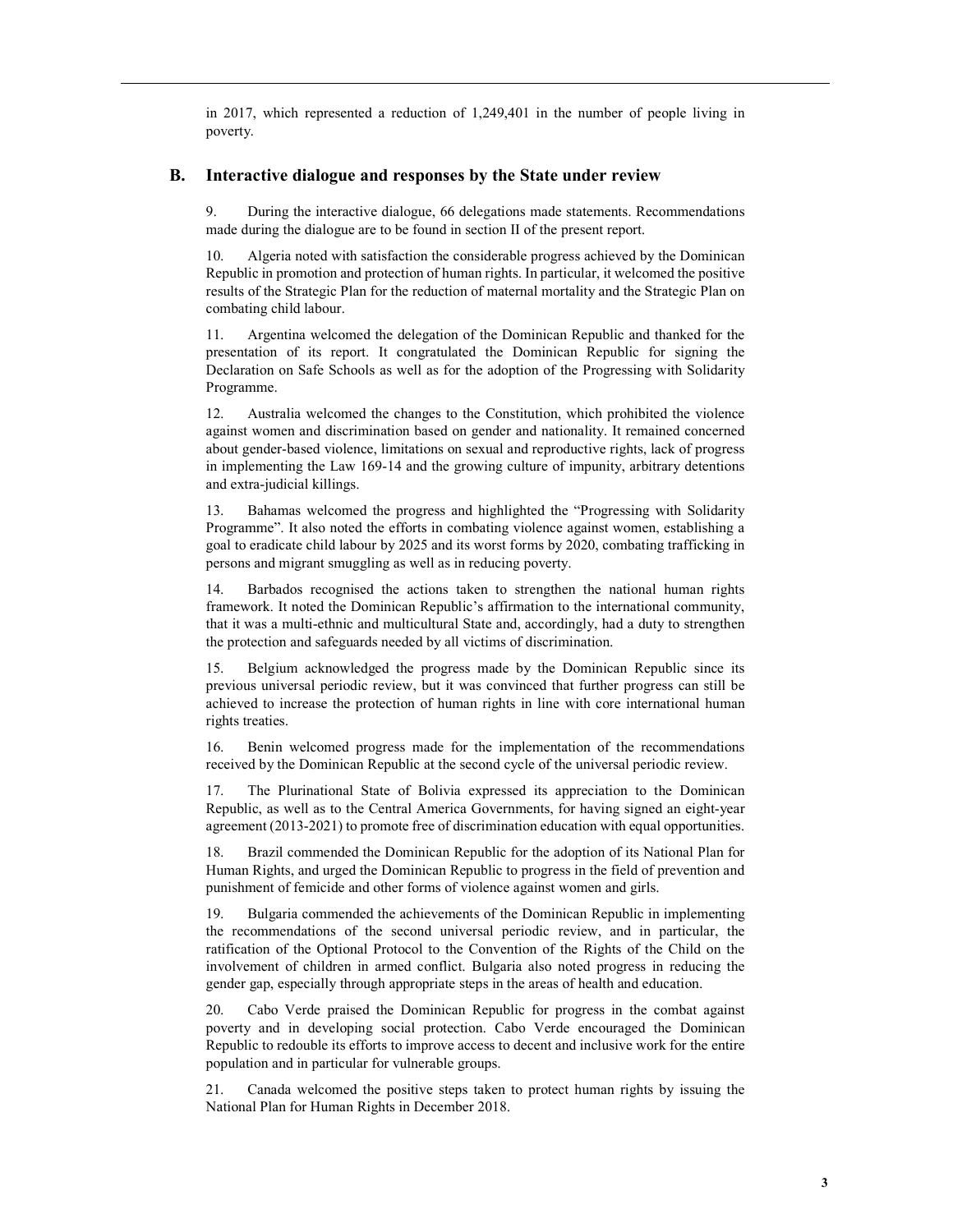22. Chile praised the Dominican Republic for its first National Plan for Human Rights, the creation of a monitoring system for the implementation of recommendations, and the ratification of the Second Optional Protocol to the International Covenant on Civil and Political Rights aiming at the abolition of the death penalty.

23. China welcomed efforts to promote sustainable economic and social development, to eradicate poverty, to develop education and health, and to protect the rights of vulnerable groups such as women, children, adolescents and the disabled. China also welcomed the reform of the judiciary, and measures to combat corruption and human trafficking.

24. Colombia welcomed the starting of mechanisms, plans and institutional actions to combat trafficking in persons and trafficking in migrants. Colombia also underlined institutional work for the elimination of child labour through awareness-raising campaigns and the National Strategic Plan against Child Labour.

25. Costa Rica was concerned about widespread racial discrimination, legal provisions and actions that make the situation of migrants, refugees and asylum seekers, particularly those of Haitian origin, precarious, as well as persistent discrimination and gender stereotyping of women and girls.

26. Cuba emphasized the inclusion of a gender perspective and the rights of women in the updating of the Dominican Republic's legal framework, as well as the efforts for the protection of children and the reduction of child labour.

27. Cyprus noted with appreciation the Strategic National Plan for the Reduction of Maternal Mortality, the National Plan for the Prevention of Pregnancy, the National Strategic Plan against Child Labour and the determination of the Government to eradicate the exploitation of children. It also commended the decision of the Government to instruct all directors of State educational institutions to proceed with the enrolment of all children and teenagers, regardless of their status.

28. Democratic People's Republic of Korea commended the Dominican Republic for the efforts and achievements made in the implementation of the recommendations it received during the second universal periodic review cycle. It particularly noted the implementation of a number of plans and programs, including the "National Strategic Plan against Child Labour" and the "Progressing with Solidarity" programme.

29. Denmark noted that the Optional Protocol to the Convention against Torture established practical tools for preventing torture and ill-treatment of proven value for both those working in the custodial systems and for detainees. It stressed that the Convention against Torture Initiative stood ready to assist the Government in that regard.

30. Ecuador welcomed the National Human Rights Plan, the second National Plan of Action to combat human trafficking, the establishment of the Monitoring System for UN Recommendations and the implementation of the National Plan for the Regularization of Foreigners allowing the regularization of more than 260,000 persons of over 100 nationalities.

31. Egypt commended the efforts that the Dominican Republic had made to combat child labour and fight violence against women. It urged the country to press on with its efforts aimed at achieving comprehensive social development, with housing for the needy, education for all, and improved conditions for people with disabilities.

32. El Salvador took note with real appreciation of the Dominican Republic's campaigns geared to the prevention of violence against women as well as, its programmes aimed at tackling and helping to eliminate such violence. In addition, it welcomed efforts made with a view to combating people-smuggling and human trafficking.

33. France welcomed the improvements in the human rights situation in the Dominican Republic such as the adoption of the first National Human Rights Plan, the Plan for the regularization of foreigners, the Plan of Action to combat human trafficking and migrantsmuggling, and the Plan of Action to combat domestic violence.

34. Georgia noted the ratification of the Second Optional Protocol to the International Covenant on Civil and Political Rights aiming at the abolishment of the death penalty. It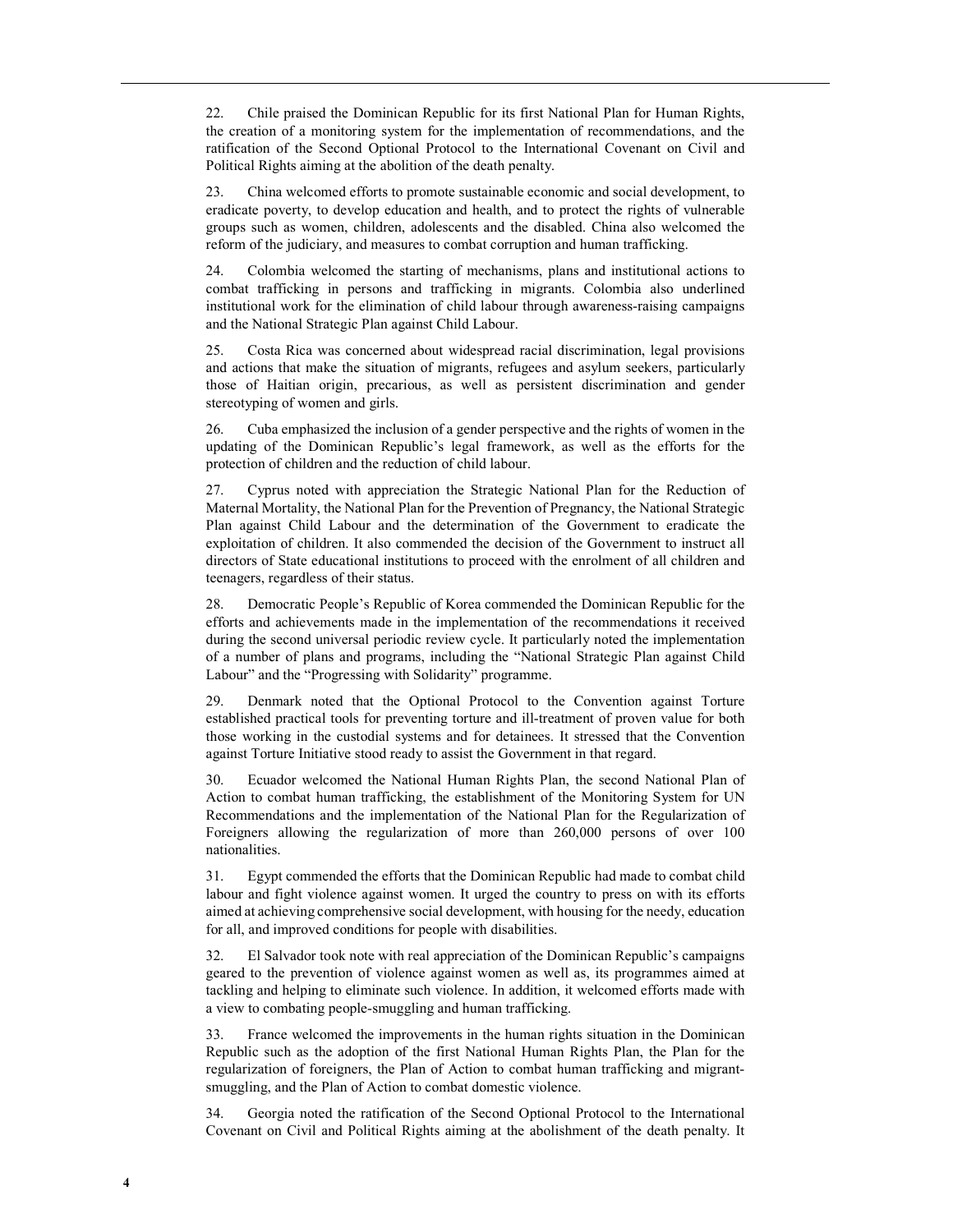welcomed the broadened National Strategic Plan to Combat Child Labour and efforts to fight corruption, including the establishment of the Public Ethics Commission.

35. Germany welcomed the adoption of the Naturalization Law in 2014 (Law 169-14) and the creation of a registration plan for foreigners. It was concerned about the remaining legal gaps causing statelessness, the situation of women and the ongoing domestic violence against children, as well as critical conditions in Dominican prisons.

36. Guyana commended the Dominican Republic for its efforts to promote and protect human rights. It took particular note of the national strategy regarding violence against women, children, HIV/AIDS and the National Development Strategy 2030. It further recognized efforts made with a view to the elimination of child labour by 2025.

37. Haiti welcomed efforts to promote and protect human rights. It hailed the appointment of a people's ombudsman in accordance with the Paris Principles and the approval of a national human rights plan that had not yet been adopted. It urged the Government to combat all forms of racism and discrimination.

38. The delegation of the Dominican Republic informed that the issue of adolescents in free unions was being addressed under different public policies that sought to reduce teenage pregnancy. They affirmed that the State had prepared a new National Plan for the Reduction of Teenage Pregnancy (PREA-RD) 2019-2023 and its operational plan 2019-2020, through a participatory process, which included all key institutions identified in the National Commission for the Reduction of Teenage Pregnancies.

39. The delegation said that following previous UPR recommendations, on September 21, 2016, the Dominican Republic had acceded to the Second Optional Protocol to the International Covenant on Civil and Political Rights in 2016. The country had signed the International Convention for the Protection of All Persons from Enforced Disappearance on September 27, 2018 and on May 5, 2016 ratified the ILO Convention No. 189. It had also begun the ratification process of the Convention on the Prevention and Punishment of the Crime of Genocide in September 2018.

40. On 10 December 2018, the Ministry of Foreign Affairs also had launched the first National Human Rights Plan 2018-2022 to expand freedoms and meet the real needs of residents.

41. The delegation also reported that in 2017, with cooperation from the Ministry of Foreign Affairs of Paraguay, the Ministry of Foreign Affairs launched the System for the Monitoring of Recommendations (SIMORED), an IT tool that encompasses the international human rights recommendations made to the Dominican Republic.

42. On the issue of Law 169-14 and statelessness, the delegation explained that the Constitutional Court took a decision that potentially placed several people in a state of vulnerability but that Law 169-14 sought to resolve the situation of children of undocumented foreigners born in the country. Several international organizations tried to count the numbers of this population, but due to a certain methodological interpretation of the National Survey of Immigrants, the Dominican Republic was attributed hundreds of thousands of people in a stateless condition.

43. In 2014, the Central Electoral Board audited the civil registry and identified 55,000 people born to foreign parents in an irregular migratory status, known as Group "A". Dominican documents were reinstated or recognized to all those people and they are recognized as full Dominicans. Group "B" corresponds to persons born to foreign parents in irregular migratory status who never registered in the civil registry. Law 169-14 called for the submission of necessary documentation within 90 days to obtain the right to an expedited special naturalization, which was extended to 90 more days due to the small number of people registered. In the end, this number rose to 8,700 people.

44. The delegation stated that the Dominican Republic had continued to receive criticism over the last three years despite the fact that civil society organizations had not been able to show more people in a potentially vulnerable situation and that the Dominican State had reiterated on several occasions that it would seek a solution for all the cases brought to the State's attention.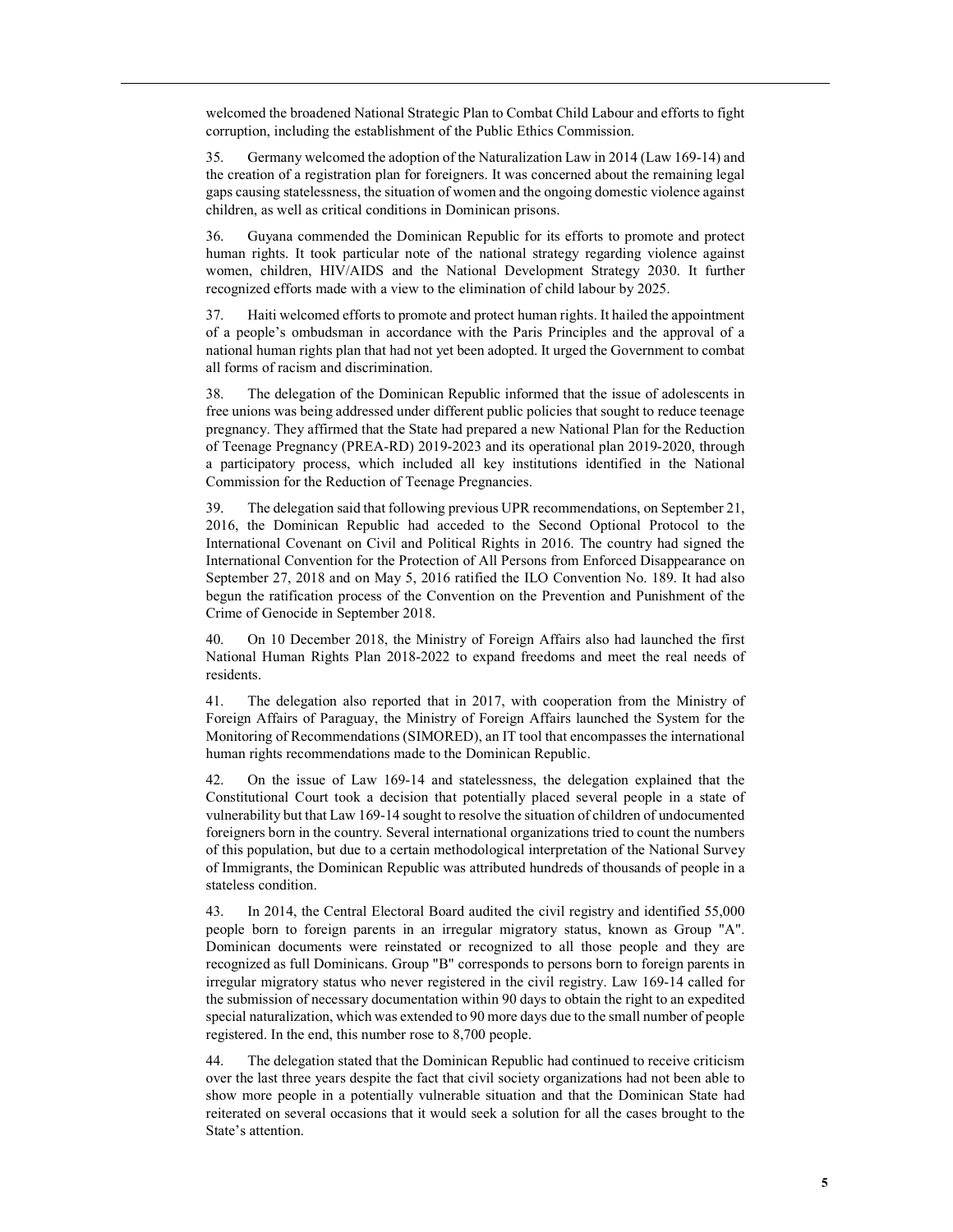45. Honduras welcomed the progress that the Dominican Republic had made in implementing recommendations from previous UPR cycles together with the country's continued efforts to do justice to its human rights commitments. It acknowledged the ratification of international conventions and commended efforts made with a view to the reduction of poverty.

46. Iceland welcomed the significant efforts that the Dominican Republic had made to strengthen its capacity to prosecute incidents of sexual exploitation of children and noted the unique work carried out by the Centre for the Promotion of Adolescents' Sexual and Reproductive Health with the support of the Ministry of Women.

47. India welcomed steps for incorporating a gender perspective to raise awareness of gender equality and protect women and girls from gender-based violence. It appreciated the Strategic National Plan 2012-2016 for improving healthcare and increasing the quality of sexual and reproductive health services, and commended efforts to address child labour concerns.

48. Indonesia took note of all major human rights achievements since the last universal periodic review cycle. It commended the Dominican Republic on the many steps taken to address violence against women. It further appreciated the formulation of operational protocols to support legal regulations on migrants' rights by the General Directorate of Migration.

49. Iraq hailed progress made since the second UPR cycle. It welcomed the national plans, campaigns launched, and policies and legislation adopted by the Dominican Republic aimed at combating violence against women and protecting children. It commended the country's endeavors to mainstream a gender dimension in order to ensure gender equality.

50. Ireland acknowledged efforts to advance human rights domestically since the last UPR cycle, including the ratification of the Second Optional Protocol to the International Covenant on Civil and Political Rights aimed at the abolishment of the death penalty. It further welcomed the adoption of the first National Human Rights Plan.

51. Italy welcomed the efforts to develop an institutional and legal framework for the promotion and protection of Human Rights. Italy particularly appreciated the ratification of the Second Optional Protocol to the International Covenant on Civil and Political Rights, the adoption of the first National Plan for Human Rights and measures to combat gender-based violence and eradicate child labour.

52. Japan appreciated the efforts to promote and protect human rights under democracy and rule of law in accordance with its National Development Strategy for 2030. Japan welcomed the recent adoption of the Political Parties Act that would increase Women's political representation as well as the introduction of several policies for protection and promotion of the rights of persons with disabilities.

53. Lao People's Democratic Republic commended the Government of the Dominican Republic for the progress made in its efforts to promote and protect the rights of women and girls as well as to eliminate poverty in the country through the "Progressing with Solidarity" programme.

54. Latvia took note of received visit from the Special Rapporteur on sale of children, child prostitution and child pornography and issued invitation to the Independent Expert on the enjoyment of all human rights by older persons since the previous review. Latvia noted with regret the lack of cooperation with other special procedures mandate holders of the Human Rights Council.

55. Maldives took positive note of the "Progressing with Solidarity" programme aimed at strengthening the social protection network. The Maldives was also encouraged by the measures taken by Dominican Republic to ensure food security and wellbeing of the population including the Strategic Review of Food Security.

56. Mexico acknowledged the progress made with respect to the previous cycle, among which the development of a Single Portal for Access to Public Information was highlighted, as well as the adoption of the National Plan for Human Rights. Mexico welcomed the efforts to regularize people who could be stateless.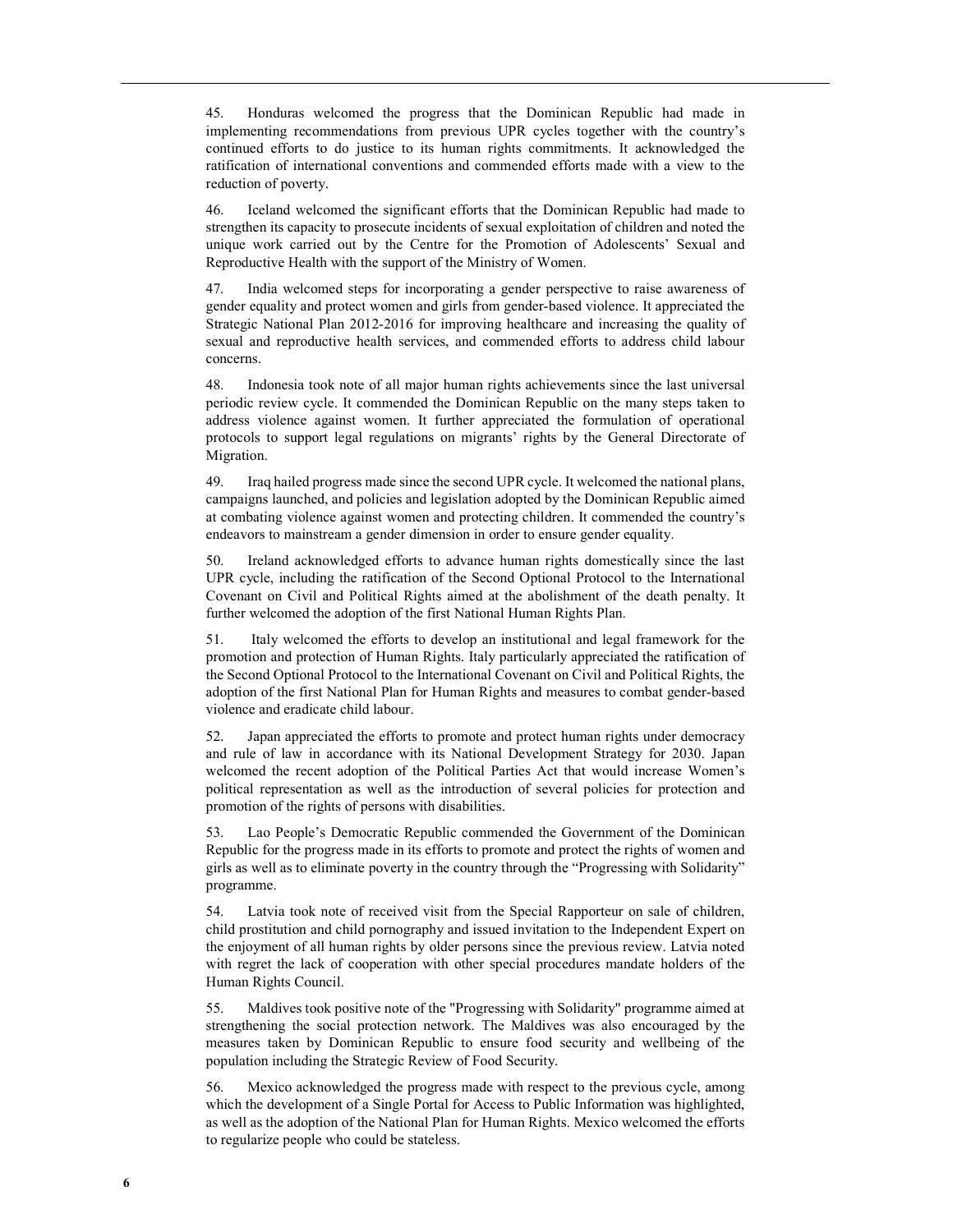57. Montenegro noted concerns of several treaty bodies at reported systematic and continued racial discrimination, violence and assault against minorities, LGBTI persons, human rights defenders and journalists. Montenegro called on the Government to pass comprehensive anti-discrimination legislation, as well as to develop specific programmes for addressing all forms of violence, in particular against human rights defenders and journalists.

58. Morocco welcomed the engagement in the sphere of education and investment in school infrastructure, which was reflected in the increase of the school enrolment. Morocco took note of social programmes aimed at combatting the poverty and social exclusion, as well as the efforts deployed to access the housing and property rights.

59. Netherlands welcomed the efforts to improve women's rights and gender equality, as evidenced by the National Plan against domestic violence and the country's improved position in the Global Gender Gap ranking. However, the Netherlands was concerned about violence against women and high maternal mortality rates. The Netherlands also raised attention to discrimination against LGBTI persons.

60. Nicaragua welcomed the delegation and thanked for the presentation of the report. Nicaragua made recommendations.

61. Panama highlighted the commitment in the promotion and protection of human rights, in particular, the reduction of 12.8% of child labour and urged the government to apply all the necessary measures for the reduction of this scourge, as well as to strengthen tax collection with a view to giving priority to the National Development Strategy (2010-2030).

62. Paraguay welcomed the creation of the national system for monitoring human rights recommendations (SIMORED) and highlighted the concrete actions made in the protection of women's rights and specifically with regard to the implementation of public policies and the creation of normative instruments that contribute to the improvement of the quality of life.

63. Peru recognized the progress made in various fields, such as the reduction of child labour, as well as the benefits of the "Progressing with Solidarity" programme. Peru stated that in order to consolidate these developments, it was important to continue benefiting from cooperation with the Inter-American Human Rights system.

64. Philippines commended measures to strengthen investigation of trafficking cases and enhance support and reintegration services for trafficking survivors. Philippines welcomed the conduct of campaigns to raise awareness on violence against women, and the implementation of robust programs to support and develop the capacity of women in micro, small, and medium enterprises.

65. Portugal welcomed the delegation and the progress made by the country in the field of human rights and made recommendations.

66. The Republic of Korea appreciated the Government of the Dominican Republic's leadership in promoting gender equality. It had strived to empower women economically and socially, prevent violence against women, as well as worked to promote sexual health in a comprehensive manner. The Republic of Korea appreciated that these efforts had been buttressed with the Government's efforts at fighting corruption.

67. Senegal noted with satisfaction the ratification of the Second Optional Protocol to the International Covenant on Civil and Political Rights, aiming at the abolition of the death penalty, and welcomed the progress in the promotion and protection of the rights of vulnerable groups. It also welcomed the creation of an inter-ministerial committee on the protection of women migrants.

68. Serbia commended the efforts made by the Dominican Republic to implement the recommendations received during the previous UPR cycle, particularly regarding the improvement of the situation of women and children.

69. Seychelles commended the efforts made to eradicate child labour, including the implementation of the National Strategic Plan Against Child Labour. It also positively noted the steps that the Dominican Republic had taken to address trafficking in persons, including the operationalisation of a specialised shelter for adult victims of trafficking.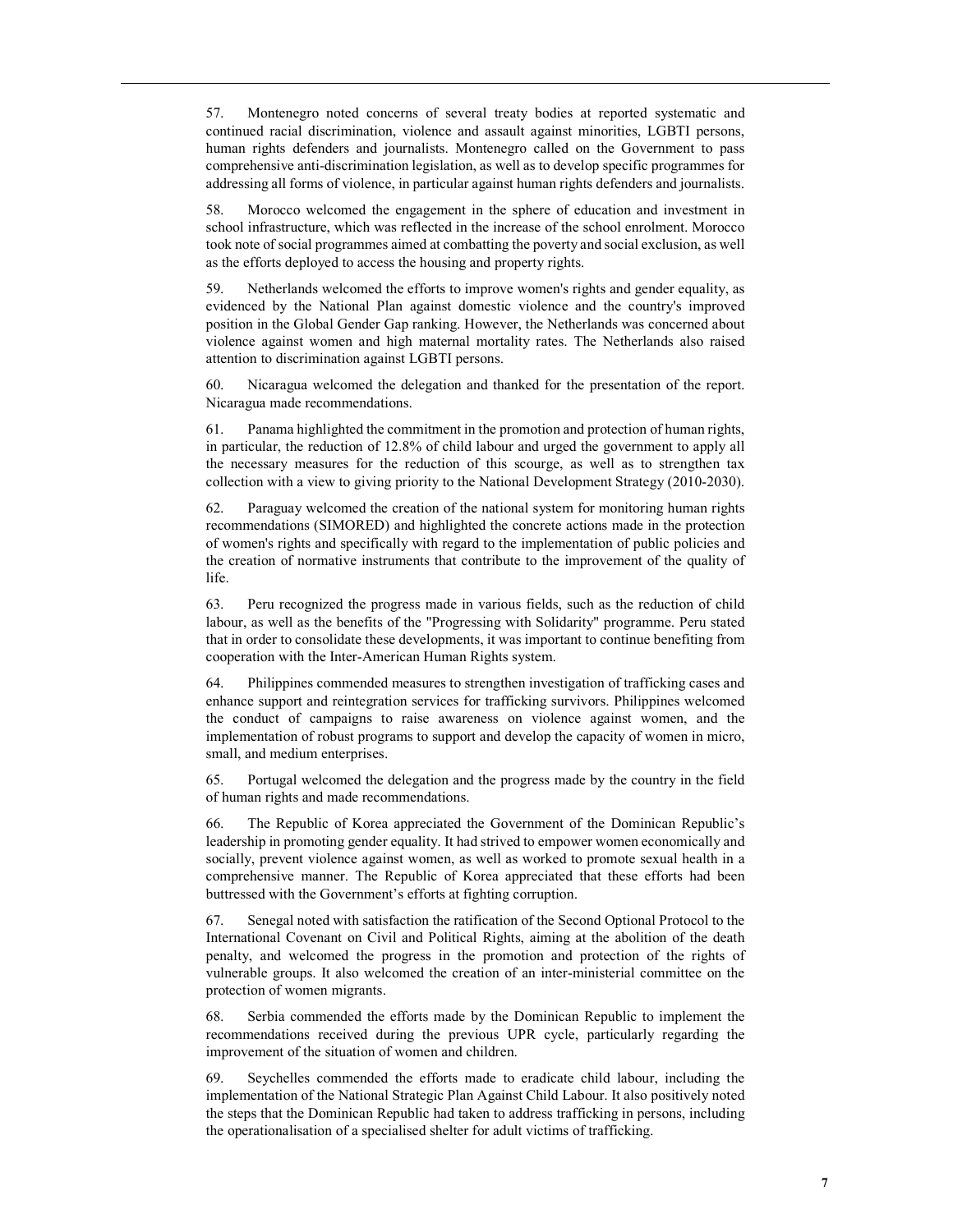70. Slovenia commended the progress made by the Dominican Republic since the last cycle, including the abolishment of compulsory pregnancy testing and HIV/AIDS testing as a condition of employment, the efforts to improve the education system, and the advances in the political participation of women at the 2016 elections.

71. Spain noted positively the adoption of the National Plan on Human Rights, the establishment of the Ombudsman Office and the creation of the General Directorate Against Gender Violence in the Attorney General Office.

72. The delegation expressed that the General Act on Equality and Non-discrimination was a priority and that the Government had been making major efforts to have this law adopted as soon as possible. This act is currently under discussion with various groups.

73. The delegation also mentioned that efforts were being made by the Council of the Judiciary, which has issued various resolutions for a more effective and efficient criminal policy, with the priority of solving the issue of pre-trial detention. In 2018, mobile courts were set up to hear from prisons the preliminary hearings of the accused. Likewise, ad hoc notification centres were established in the penitentiary centres to amend the delay generated by the transfer of the inmates to the administrative offices of the courts.

74. Also, in 2018, the Attorney General of the Republic had launched the Humanization Plan of the Penitentiary System to improve the treatment of inmates, promote their rehabilitation and reintegration into society, and solve the overcrowding of prisons through extensions and restructuring of existing centres, as well as the construction of new facilities.

75. The delegation stated that in order to combat trafficking and smuggling of migrants, the Government had an inter-institutional system chaired by the Ministry of Foreign Affairs to analyse the prevention and prosecution of this crime.

76. In 2016, the first shelter for assisting and protecting adult victims of trafficking was put in place. The "No Excuses" campaign had been developed by the Attorney General and Vice-presidency together with UNICEF, to raise public awareness against sexual exploitation of children and adolescents.

77. The delegation reported that the Central Electoral Board, in charge of the Civil Registry, together with the Ministry of the Presidency, signed an agreement to reach a timely universal registration of births by registering births in the Civil Registry offices available in hospitals, as well as to promote late birth declarations in situations of vulnerability. In this regard, 67 offices had been set up in hospitals and mobile operations had been carried out to process late birth declarations in different rural and urban sectors, thus reducing the administrative procedures to obtain such declarations.

78. The State of Palestine noted the efforts made by the Dominican Republic since the last UPR review and urged it to consider extending a standing invitation to the special procedures mandate holders of the Human Rights Council. It also commended the development of strategies to combat discrimination and promote equality.

79. Switzerland welcomed the efforts made by the Dominican Republic in order to combat gender inequality and gender based violence. It was concerned about discrimination and violence against LGBTI persons as well as reports on an excessive use of provisional detention measures.

80. Togo congratulated the Dominican Republic for the establishment of the Ombudsman Office and the implementation of the second plan to fight against human trafficking and smuggling of migrants. It also welcomed the elaboration of a follow up system to the recommendations formulated by different human rights mechanisms.

81. Tunisia valued progress achieved in the implementation of the recommendations from the last UPR cycle, particularly in efforts to combat violence against women and domestic violence, as well as to improve education and prevent school dropout.

82. Turkey praised achievements in gender equality initiatives. It encouraged the implementation of "The 2030 National Development Strategy Plan" which focuses on child labour and pregnancy, the elimination of violence against women and human trafficking, the reduction of poverty, social and territorial inequality and discrimination.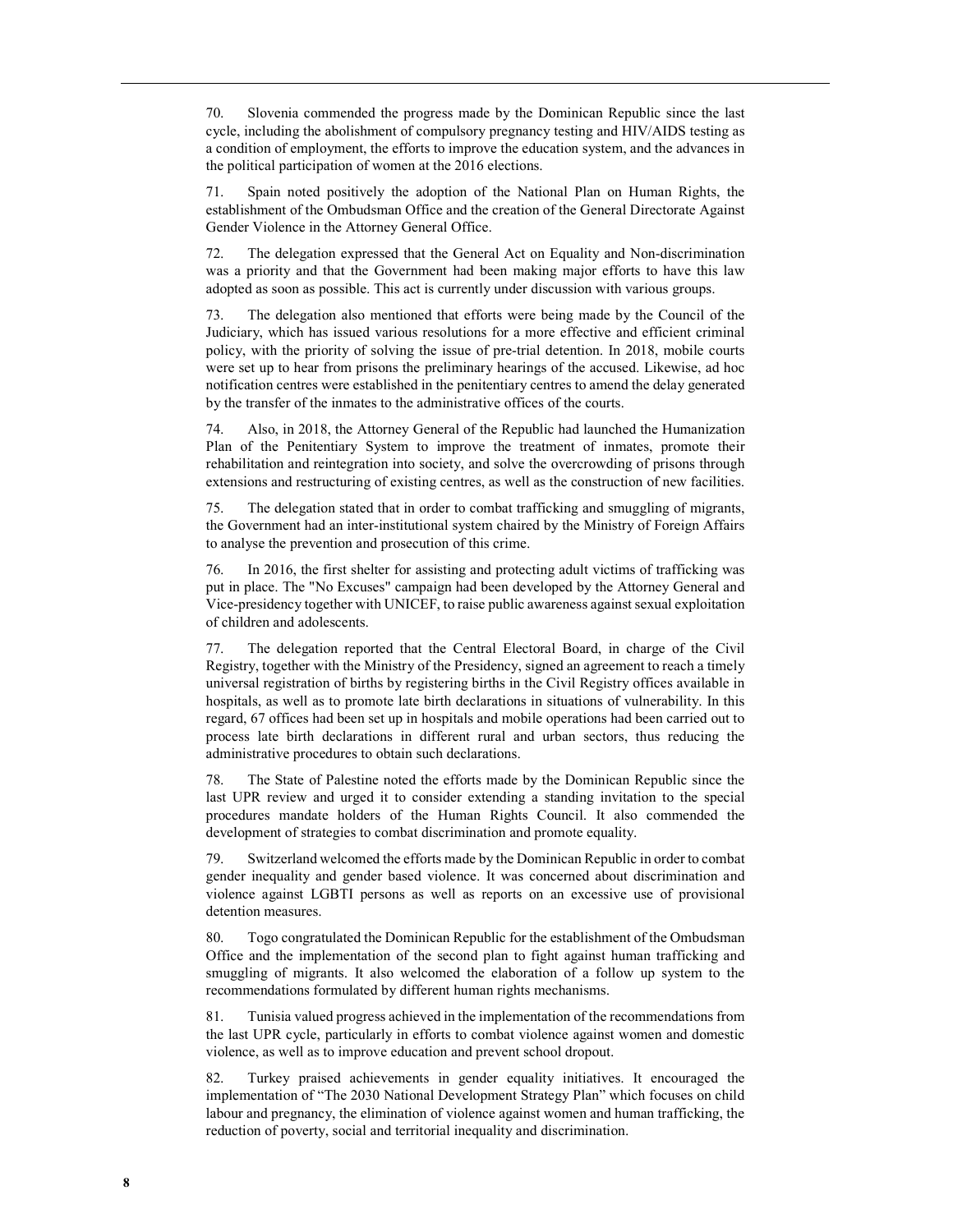83. Ukraine noted positive measures to combat trafficking in persons, including the Criminal Investigation Unit within the Public Prosecution Services and the second National Plan of Action against Trafficking in Persons and Migrant Smuggling. It noted recent achievements made in women's rights through the implementation of the "Progressing with Solidarity" programme.

84. United Kingdom of Great Britain and Northern Ireland welcomed the signing up to the Call to Action on Modern Slavery and joining the WeProtect Global Alliance. It remained concerned about lack of access to human rights of undocumented migrants, lack of defined timeline for the prison reform, and increase in "femicides".

85. United States of America was encouraged to create a working group to address racial discrimination. It urged strict respect for judicial independence and impartiality and lamented the widespread improper influence on judicial decisions. It remained concerned about the inconsistent enforcement of laws on freedom of association and collective bargaining.

86. Uruguay congratulated the Dominican Republic for the ratification of the Second Optional Protocol to the International Covenant on Civil and Political Rights, and the International Labour Organization Conventions 189 and 183. It noted the establishment of the Directorate against Gender Violence and the implementation of the National Plan against Gender Violence.

87. Bolivarian Republic of Venezuela welcomed the "Progressing with Solidarity" programme, which promotes the protection of the poorest families. It noted the certification of low-cost homes, the nationwide remodeling of hospitals, the high coverage of the National Health Insurance to the elderly in extreme poverty, and the creation of educational centers.

88. Botswana welcomed the establishment of the Directorate against Gender based Violence by the Attorney-General Office of the Dominican Republic, and the National Plan of Action against Trafficking in Persons and Migrant Smuggling.

89. The Head of Delegation stated that the Dominican Republic had made enormous progress in political, economic, institutional and social terms. He said that allegations of persecution of human rights defenders or journalists, or of murders, disappearances or imprisonment no longer exist.

90. He noted that the economy had grown, generating opportunities for more employment and wealth. From an institutional point of view, he referred to the method of election of judges and the system of tenure and judicial career. He highlighted the existence of entities such as the Constitutional Court, the Central Electoral Board and the Ombudsman's Office with autonomy from the government.

91. From a social point of view, he clarified that enormous progress had been made in the fight against poverty and inequality. The Government had made a great effort in social policies without jeopardizing macroeconomic stability, growth, confidence in investment, and putting special emphasis on education.

He acknowledged existing challenges such as violence against women and teenage pregnancies. Regarding statelessness, he highlighted that few countries could show a migratory regularization plan like that of the Dominican Republic, which has made an extraordinary effort to implement it. In addition, he argued that Law 169-14 was a normative basis that responded to all legal situations that could have been created.

93. The Head of Delegation ended his intervention recognizing the country's challenges and highlighting that the interventions of the Permanent Missions in the UPR helped to understand how the country was perceived from the comments and recommendations. He recalled that the Government was in permanent dialogue with members of organizations from different communities to be able to capture their concerns and demands in a constructive process of collaboration, with a view to consolidating democracy and human dignity.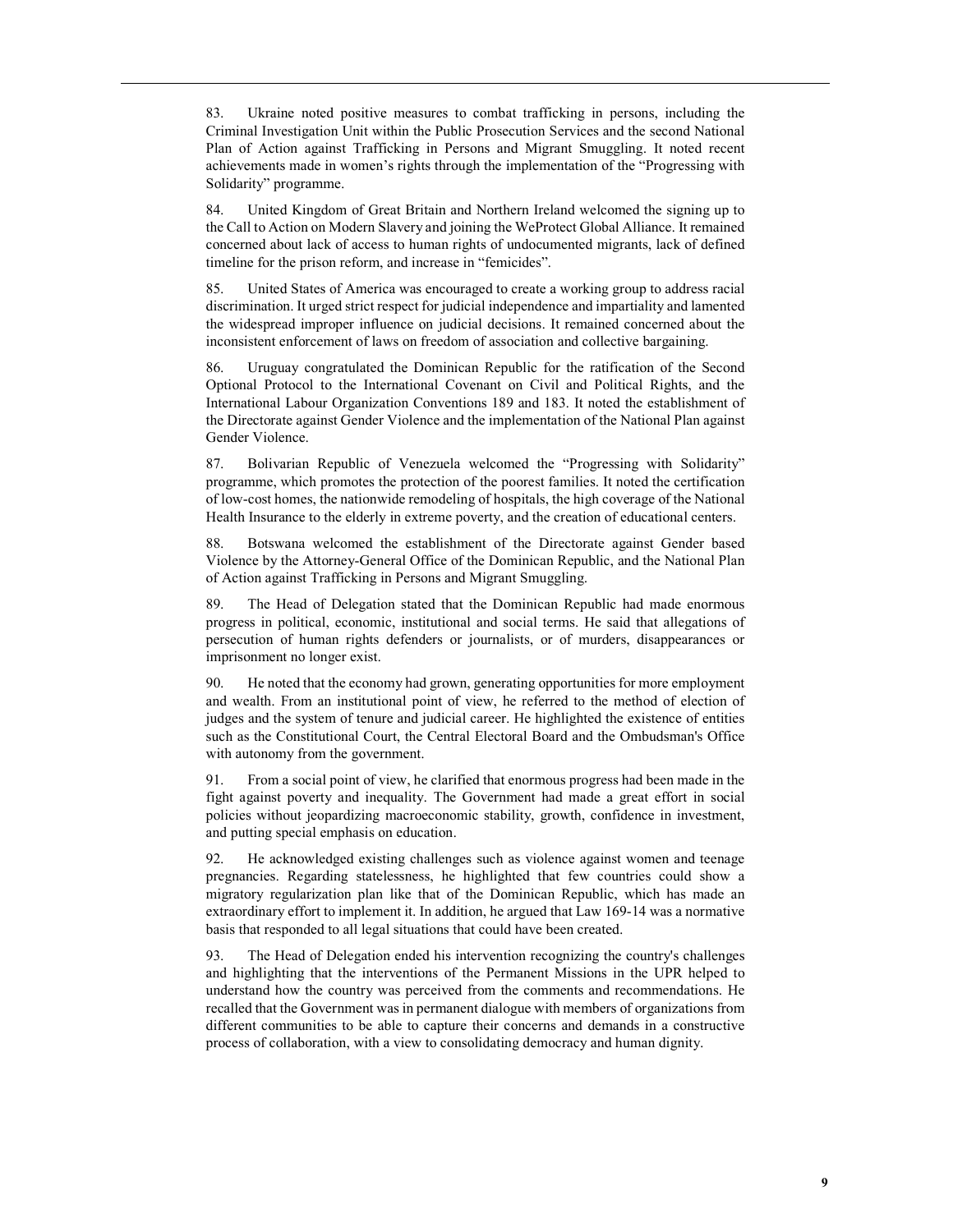## II. Conclusions and/or recommendations

94. The following recommendations will be examined by the Dominican Republic, which will provide responses in due time, but no later than the forty-first session of the Human Rights Council:

94.1 Consider the ratification of pending human rights instruments, particularly the International Convention for the Protection of All Persons from Enforced Disappearance, and the Optional Protocols to the Convention against Torture and Other Cruel, Inhuman or Degrading Treatment or Punishment, and the Convention on the Rights of the Child (Chile);

94.2 Consider acceding to those international human rights instruments to which the Dominican Republic is not yet a party, including the International Convention on the Protection of the Rights of All Migrant Workers and Members of Their Families, the International Labour Organization Indigenous and Tribal Peoples Convention, 1989 (No. 169) and the 1954 Convention relating to the Status of Stateless Persons, inter alia (Honduras);

94.3 Ratify the International Convention on the Protection of the Rights of All Migrant Workers and Members of Their Families (Benin);

94.4 Become a party to the International Convention on the Protection of the Rights of All Migrant Workers and Members of Their Families (Seychelles);

94.5 Consider to adhere to the International Convention on the Protection of the Rights of All Migrant Workers and Members of Their Families (Colombia);

94.6 Consider acceding to the International Convention on the Protection of the Rights of All Migrant Workers and Members of Their Families (Ecuador);

94.7 Accede to the International Convention on the Protection of the Rights of All Migrant Workers and Members of Their Families and Convention relating to the Status of Stateless Persons (Mexico);

94.8 Initiate the process for signing and ratifying the International Convention on the Rights of All Migrant Workers and Members of Their Families (Paraguay);

94.9 Consider the ratification of the International Convention on the Rights of All Migrant Workers and Members of Their Families (Philippines);

94.10 Ratify the International Convention for the Protection of All Persons from Enforced Disappearance (Montenegro);

94.11 Ratify the International Convention for the Protection of All Persons from Enforced Disappearance (Togo);

94.12 Ratify the International Convention for the Protection of All Persons from Enforced Disappearance (Ukraine);

94.13 Ratify the International Convention for the Protection of All Persons from Enforced Disappearance (Benin);

94.14 Become party to the International Convention for the Protection of All Persons from Enforced Disappearance and Optional Protocol to the Convention against Torture and Other Cruel, Inhuman or Degrading Treatment or Punishment (Botswana);

94.15 Accede to the International Convention for the Protection of All Persons from Enforced Disappearance (Iraq);

94.16 Ratify the Optional Protocol to the United Nations Convention against Torture and Other Cruel, Inhuman or Degrading Treatment or Punishment (Denmark);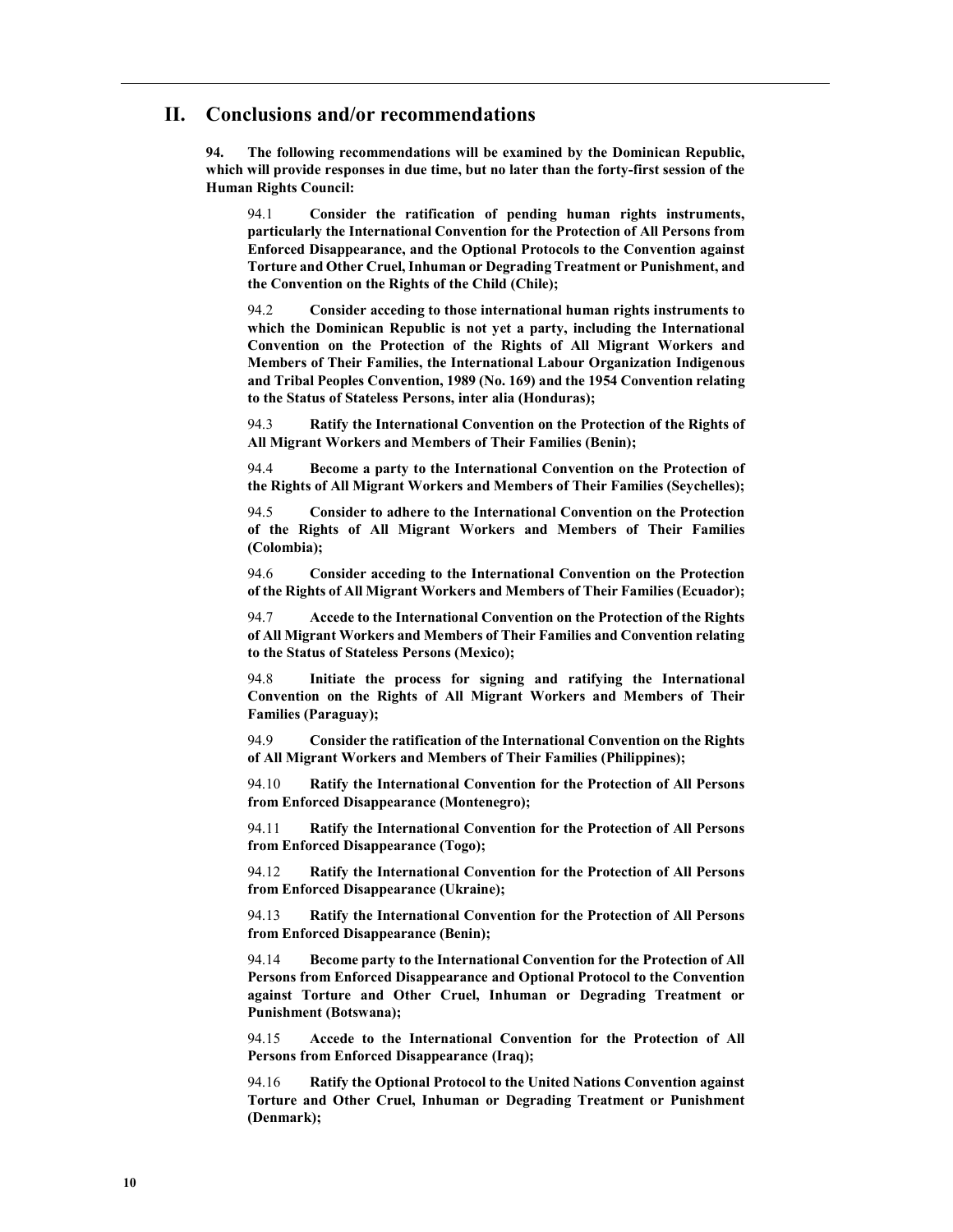94.17 Ratify the International Convention for the Protection of All Persons from Enforced Disappearance and sign the Optional Protocol to the Convention against Torture (France);

94.18 Ratify the Optional Protocol to the Convention against Torture and Other Cruel, Inhuman or Degrading Treatment or Punishment and the Optional Protocol to the Convention on the Rights of the Child on a communications procedure (Panama);

94.19 Ratify the Optional Protocol to the Convention against Torture and Other Cruel, Inhuman or Degrading Treatment or Punishment, as well as the Optional Protocol to the International Covenant on the Rights of the Child concerning a communications procedure and the conventions on statelessness (Spain);

94.20 Ratify the Optional Protocol to the Convention Against Torture (Ukraine);

94.21 Ratify the Optional Protocol to the Convention against Torture and Other Cruel, Inhuman or Degrading Treatment or Punishment (Benin);

94.22 Ratify the Optional Protocol to the International Covenant on Economic, Social and Cultural Rights (Portugal);

94.23 Ratify the Optional Protocol to the International Covenant on Economic, Social and Cultural Rights (Benin);

94.24 Ratify the 1954 Convention relating to the Status of Statelessness (Montenegro);

94.25 Adhere to the 1954 Convention relating to the Status of Stateless Persons and 1961 Convention on the Reduction of Statelessness (Costa Rica);

94.26 Accede to the 1954 Convention relating to the Status of Stateless Persons and ratify the 1961 Convention on the Reduction of Statelessness (Haiti);

94.27 Consider the possibility to ratify the 1961 Convention on the Reduction of Statelessness and to accede to the 1954 Convention relating to the Status of Stateless Persons, to protect human rights of all foreigners born in the Dominican territory (Peru);

94.28 Consider acceding to the Convention relating to the Status of Stateless Persons and consider ratifying the Convention on the Reduction of Statelessness (Uruguay);

94.29 Ratify and implement the International Labour Organization Protocol of 2014 to the Forced Labour Convention 1930 (United Kingdom of Great Britain and Northern Ireland);

94.30 Ratify the Indigenous and Tribal Peoples Convention N° 169 of the International Labour Organization (Denmark);

94.31 Step up cooperation with the special procedures of the Human Rights Council by responding positively to the pending visit requests by the special procedures mandate holders and to consider extending a standing invitation to all special procedures mandate holders of the Human Rights Council (Latvia);

94.32 Consider extending a standing invitation to the special procedures of the Human Rights Council (Bahamas);

94.33 Extend a standing invitation to all Special Procedures of the Human Rights Council (Panama);

94.34 Issue a standing invitation to the Special Procedures of the Human Rights Council (Republic of Korea);

94.35 Issue a standing invitation to the Special Procedures mechanism (Seychelles);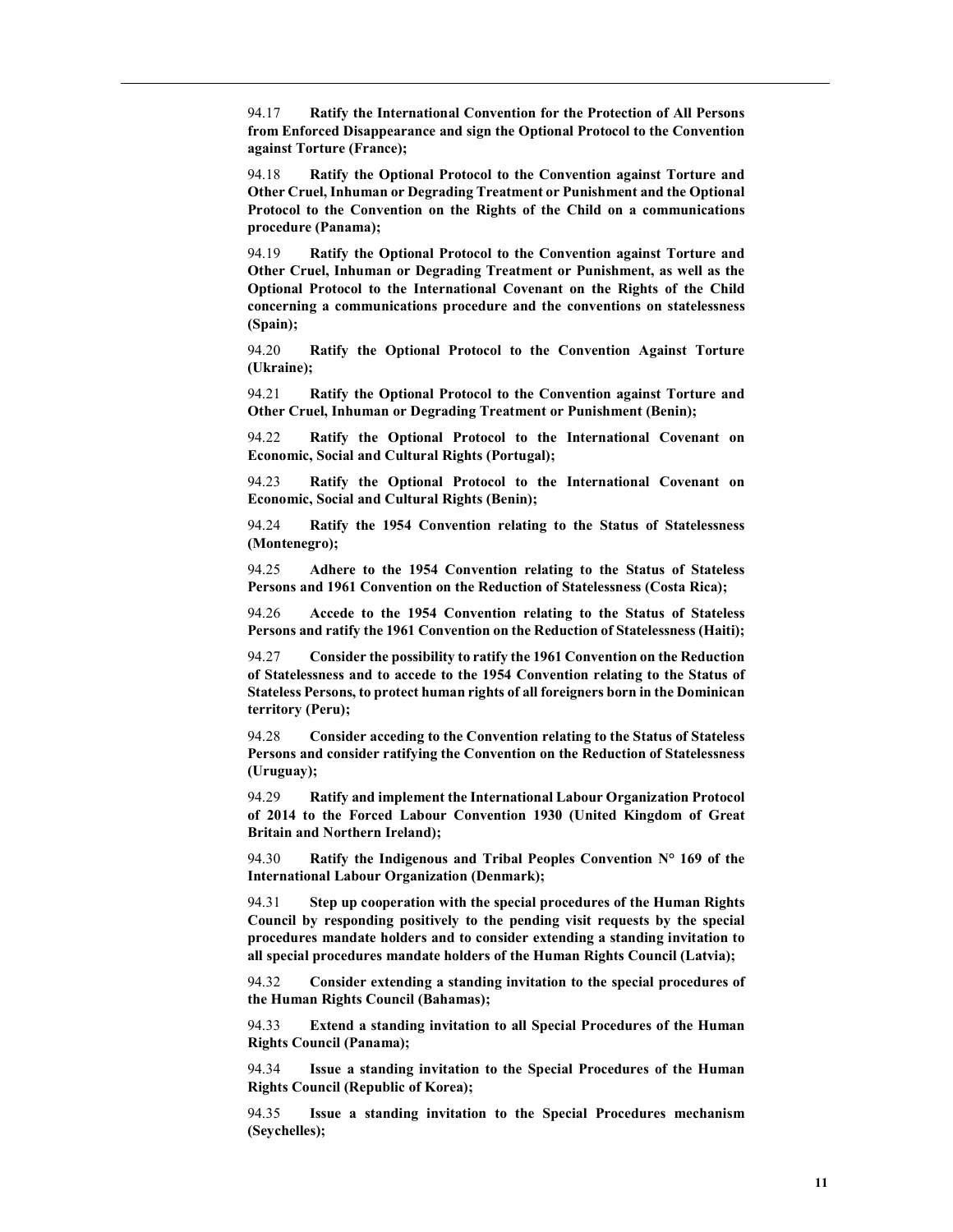94.36 Extend an open invitation to the Human Rights Council Special Procedures (Ukraine);

94.37 Integrate good practices for implementing the UPR recommendations into its national reviews on the implementation of the Sustainable Development Goals (Cabo Verde);

94.38 Adopt the necessary legal measures to recognize the competence of the Inter-American Court of Human Rights (Costa Rica);

94.39 Strengthen the work of the *Defensoria del Pueblo* as national human rights institution in compliance with the Paris Principles (Chile);

94.40 Ensure that the Ombudsman Office's administrative and budgetary autonomy is maintained to safeguard its impartiality (Indonesia);

94.41 Strengthen the mandate of the ombudsman's office in light of the Paris Principles (Peru);

94.42 Take the necessary steps to ensure that the Office of the Ombudsman can fulfil its mandate effectively, independently and in full compliance with the Paris Principles (Togo);

94.43 Ensure the independence of the Office of the Ombudsman in full compliance with the Paris Principles (Ukraine);

94.44 Finalise the National Human Rights Plan and make it operational as soon as possible (Senegal);

94.45 Take urgent measures to launch the implementation of the National Human Rights Plan (Togo);

94.46 Promote the establishment of a national reporting and monitoring mechanism, as well as a national coordinating body reporting on sustainable development goals and human rights, in an integrated manner (Cabo Verde);

94.47 Establish a plan for implementing human rights recommendations, aligned with the Sustainable Development Goals and incorporating all accepted recommendations (Cabo Verde);

94.48 Use this third cycle of the UPR to generate data that can support both the implementation of the Sustainable Development Goals and human rights, including the rights of children, women, the disabled and immigrants (Cabo Verde);

94.49 Continue to strengthen its follow-up tool for human rights recommendations, seeking the establishment of mechanisms for linking the 2030 Agenda Objectives for sustainable development (Paraguay);

94.50 Accelerate the process of adoption of the draft law concerning equality and non-discrimination, both in public and private spheres (Algeria);

94.51 Finalize the process of adoption of the Law on equality and nondiscrimination and take all necessary steps to combat all forms of racial discrimination (Ecuador);

94.52 Adopt as soon as possible a general law on equality and nondiscrimination with provisions punishing discrimination in all its forms, particularly on ethnic grounds (Haiti);

94.53 Take the necessary legislative and policy steps to combat discrimination in any form and on any grounds (Honduras);

94.54 Enact comprehensive anti-discrimination legislation which includes, inter alia, sexual orientation and gender identity as protected characteristics (Australia);

94.55 Adopt a general law on equality and non-discrimination that prohibits discrimination based on sexual orientation and gender identity, and that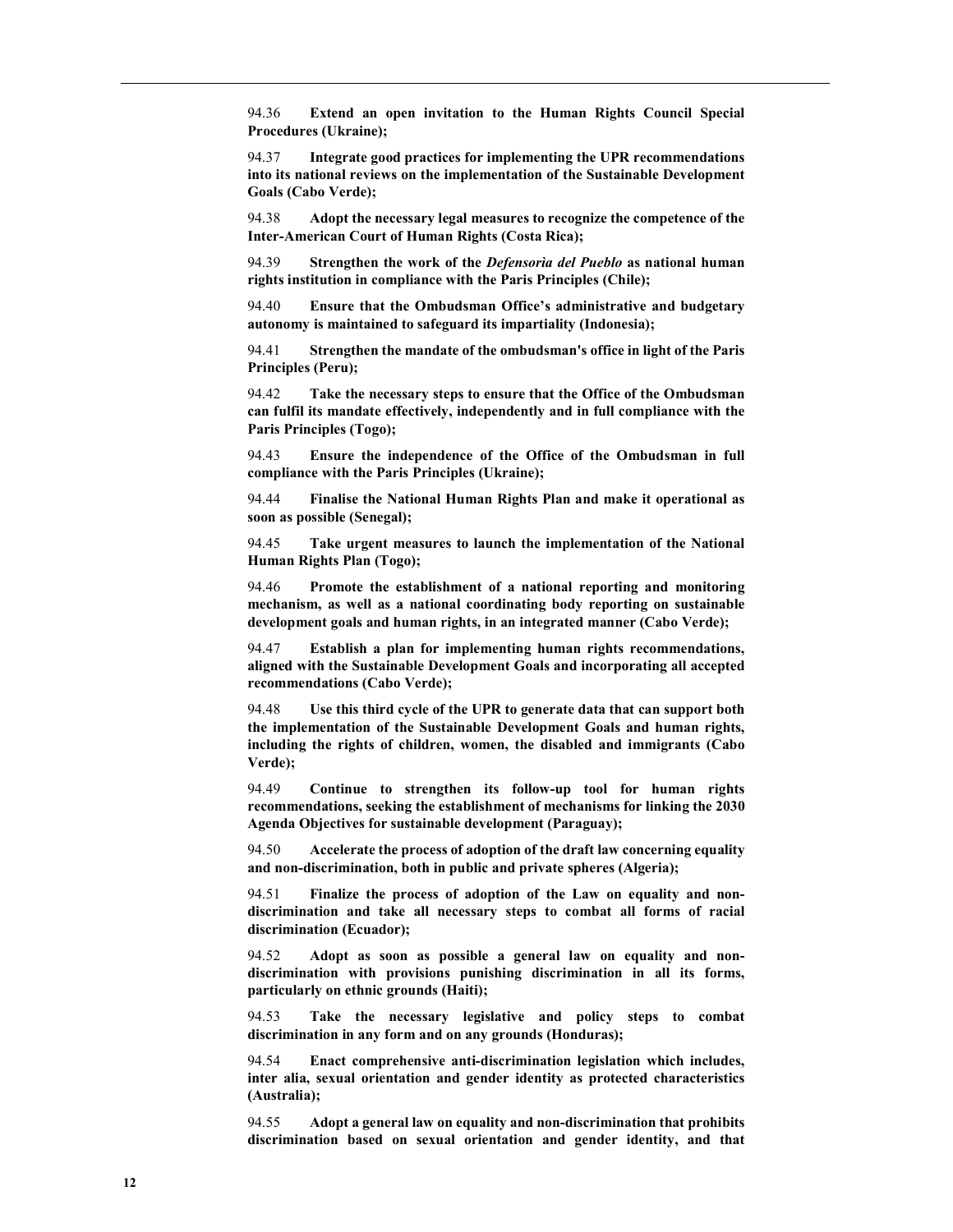guarantees equal access to justice and to sexual and reproductive health rights (Mexico);

94.56 Put in place a comprehensive legal framework to combat against discrimination with emphasis on that based on race (Senegal);

94.57 Increase efforts at addressing all form of discrimination, including against migrants (Guyana);

94.58 Review and if necessary amend national legislations to ensure full compliance with the International Convention on the Elimination of All Forms of Racial Discrimination and other accepted international standards regarding racial discrimination and xenophobia (Seychelles);

94.59 Continue to discourage racism, xenophobia and intolerance (Botswana);

94.60 Implement policies and programs to prevent discrimination based on sexual orientation or gender identity, including by ensuring that medical workers and police respect the rights, protect the health, and ensure the safety of LGBTI individuals (Canada);

94.61 Continue taking measures aimed at combating discrimination against LGBTIQ persons, in particular through awareness raising campaigns among security forces and through investigation and punishment of acts of discrimination and violence towards them (Argentina);

94.62 Combat discrimination on grounds of sexual orientation or gender identity (France);

94.63 Promote and protect the human rights of LGBTI persons and combat structural discrimination (Iceland);

94.64 Adopt legislation protecting LGBTI persons against violence and discrimination in Dominican society (Netherlands);

94.65 Adopt laws to prohibit discrimination and hate crimes on grounds of sexual orientation or gender identity and implement public policies, including awareness campaigns and human rights training for the security forces, to combat structural discrimination against LGBTI persons (Portugal);

94.66 Continue its efforts against discrimination and adopt more legislative measures to combat all forms of discrimination (State of Palestine);

94.67 Promote a national action plan on business enterprises and human rights (Chile);

94.68 Investigate all allegations of the use of excessive force and extrajudicial killings by law enforcement agents and ensure they receive training on the appropriate use of force so as to prevent deaths and casualties (Canada);

94.69 Tackle the problem of extrajudicial executions and violence by security forces by implementing the 2016 police reform and by combating impunity (France);

94.70 Increase efforts at addressing excessive use of force by law enforcement officials (Guyana);

94.71 Establish an independent body to investigate allegations of police abuse in a timely and transparent way (Australia);

94.72 Strengthen its commitment to prevent and combat violence and abuses committed by the police and security forces, also by enhancing and deepening its dialogue with civil society organizations, and ensure that the victims and their families have access to fair and independent justice (Italy);

94.73 Take steps to end extrajudicial killings, torture and life-threatening prison conditions (United States of America);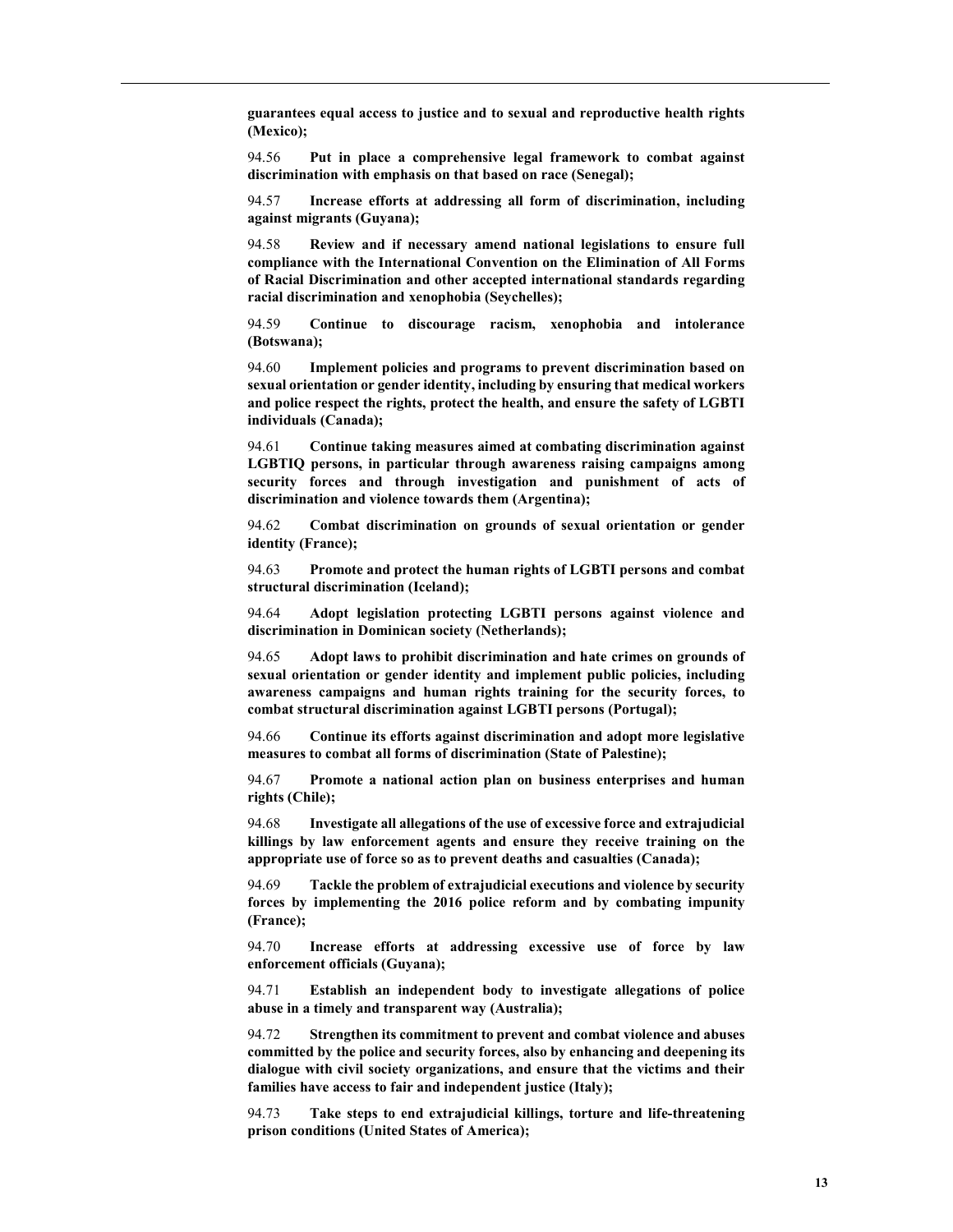94.74 Redouble efforts to address violence and harassment, particularly as they impact women and girls, through the provision of sensitisation and training to law enforcement officials, first responders and other stakeholders (Barbados);

94.75 Ensure that killings of LGBTI persons are investigated in an independent and impartial manner and develop, in collaboration with civil society organizations, an anti-discrimination legislation in accordance with international law (Switzerland);

94.76 Ensure that conditions of detention are in line with international human rights standards, including ending unlawful extensions of pre-trial detention (Germany);

94.77 Take further efforts to protect prisoners' human rights by improving detention conditions through prison infrastructure development and other measures (Japan);

94.78 Implement the prison reform programme as soon as possible, and ensure the longstanding pre-trial detention issues are prioritised (United Kingdom of Great Britain and Northern Ireland);

94.79 Introduce measures aimed at increasing the independence of the judiciary (Republic of Korea);

94.80 Ensure that provisional detention is only imposed as last resort, in accordance with the Tokyo Rules, and that the judicial system is provided with the necessary resources to enable accused persons to be tried within a reasonable time, in a fair trial (Switzerland);

94.81 Take measures to improve judicial independence, with a priority on addressing bribery and interference in the adjudication of corruption cases, and by ensuring authorities enforce judicial orders to release detainees (United States of America);

94.82 Punish administrative delays or other forms of inaction that lead to impunity for crimes and violence against women, children and the LGBTI collective (Spain);

94.83 Continue efforts at addressing corruption and ensuring access to justice for all segments of society (Guyana);

94.84 Continue efforts to combat and eradicate corruption, including through the investigation of all cases and bringing to justice those found responsible (Bahamas);

94.85 Conduct awareness campaigns on the importance of the work carried out by human rights defenders (Panama);

94.86 Increase efforts to address trafficking in persons (Guyana);

94.87 Continue efforts to ensure effective measures to combat human trafficking (Maldives);

94.88 Strengthen measures to further combat trafficking in persons especially among women and children and other vulnerable groups (Philippines);

94.89 Increase efforts to stop and prevent the trafficking of persons and sexual exploitation (Republic of Korea);

94.90 Fight more effectively against human trafficking, sexual violence and sexual exploitation, which particularly affect women, children and people of foreign origin (Senegal);

94.91 Make further efforts to combat smuggling and trafficking in migrants (Iraq);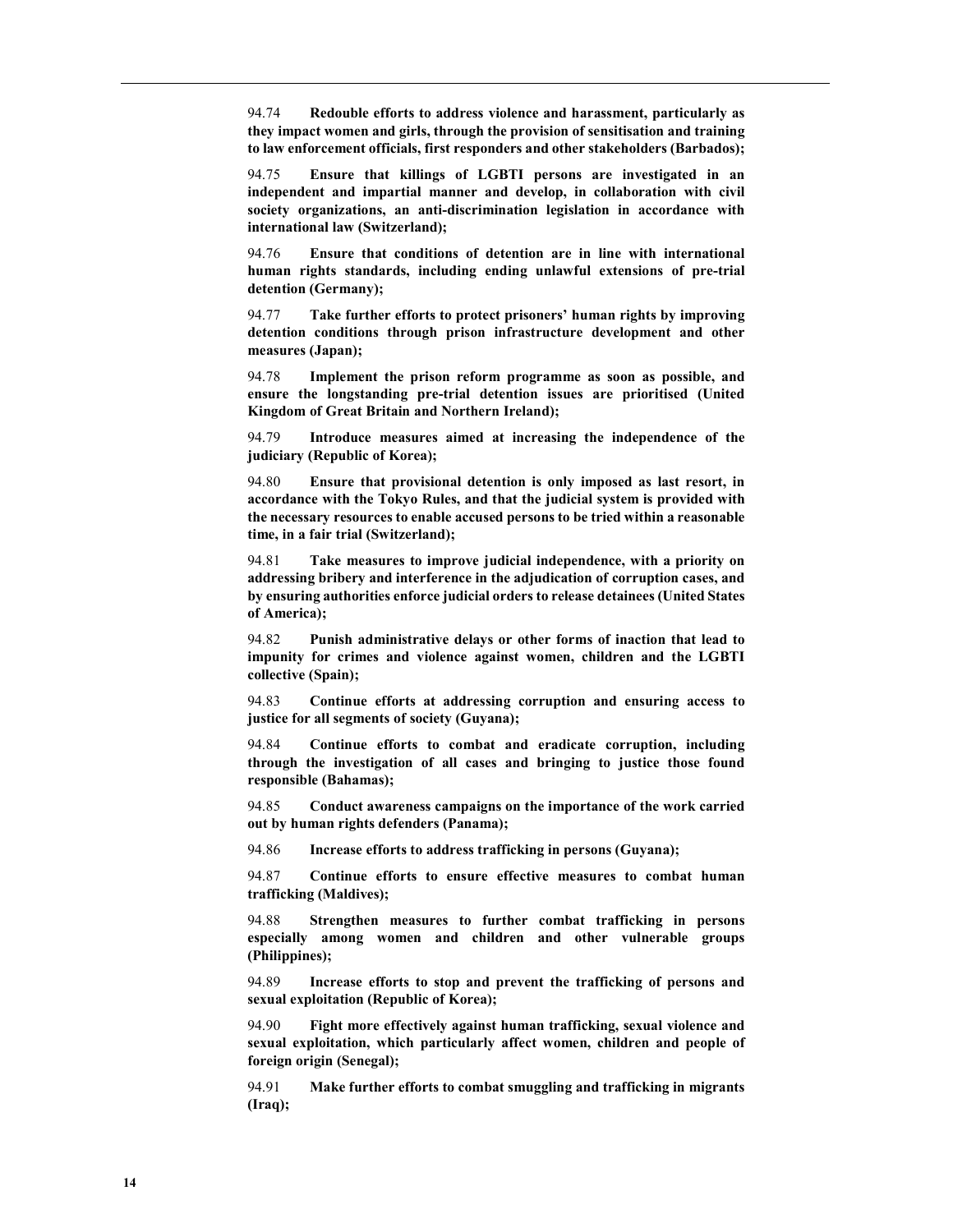94.92 End multiple forms of sale, exploitation and sexual abuse of children (Botswana);

94.93 Consider adoption of legislation that will establish the minimum age of marriage at 18 years for both men and women (Bulgaria);

94.94 Raise the minimum age of marriage to 18 years for both men and women and define child marriage as an offence in the Criminal Code (Belgium);

94.95 Protect and support the family, as it is the natural and fundamental unit for achieving social cohesion (Egypt);

94.96 Take concrete steps to ensure access to employment opportunities for persons with disabilities, in particular women with disabilities (Bahamas);

94.97 Develop and implement a comprehensive employment policy particularly focused on young people, women and people with disabilities (Panama);

94.98 Continue to implement the "Solidarity and Progress Plan", strive to eliminate poverty and achieve sustainable development (China);

94.99 Redouble efforts in the implementation of social programs with a view to eliminating poverty and guaranteeing access to health and education services (Cuba);

94.100 Continue progress in eradicating poverty and ensuring social development and food security for all citizens (Egypt);

94.101 Continue its programmes on poverty elimination and social development (Lao People's Democratic Republic);

94.102 Continue to strengthen social programmes in the fight against poverty and exclusion (Bolivarian Republic of Venezuela);

94.103 Continue the Programa Progresando con Solidaridad, with the aim of reducing poverty and social exclusion (Plurinational State of Bolivia);

94.104 Fulfil commitments to guarantee the full enjoyment of all human rights of children and adolescents, women, persons with disabilities, migrants and the elderly (El Salvador);

94.105 Continue its efforts to further strengthen the social protection, especially the protection of the rights of women and girls through its national policies and programmes (Lao People's Democratic Republic);

94.106 Strengthen further its efforts to substantially reduce the teenage pregnancy by fully promoting nationwide awareness-raising campaigns in place and introducing additional methods aimed at preventing child pregnancy and, if necessary, engage with relevant United Nations agencies in this regard (Democratic People's Republic of Korea);

94.107 Pursue efforts deployed to improve access to adequate housing (Morocco);

94.108 Continue with the housing plans that it promotes in favour of the population (Bolivarian Republic of Venezuela);

94.109 Implement measures to increase the capacity of attention into the national health services, in order to reduce infant and maternal mortality rates (Colombia);

94.110 Address the issue of maternal mortality by crafting a comprehensive action plan, and to decriminalize abortion on the grounds of incest, rape and acute danger to the mother's life (Netherlands);

94.111 Continue its efforts in the improvement of health care services (Tunisia);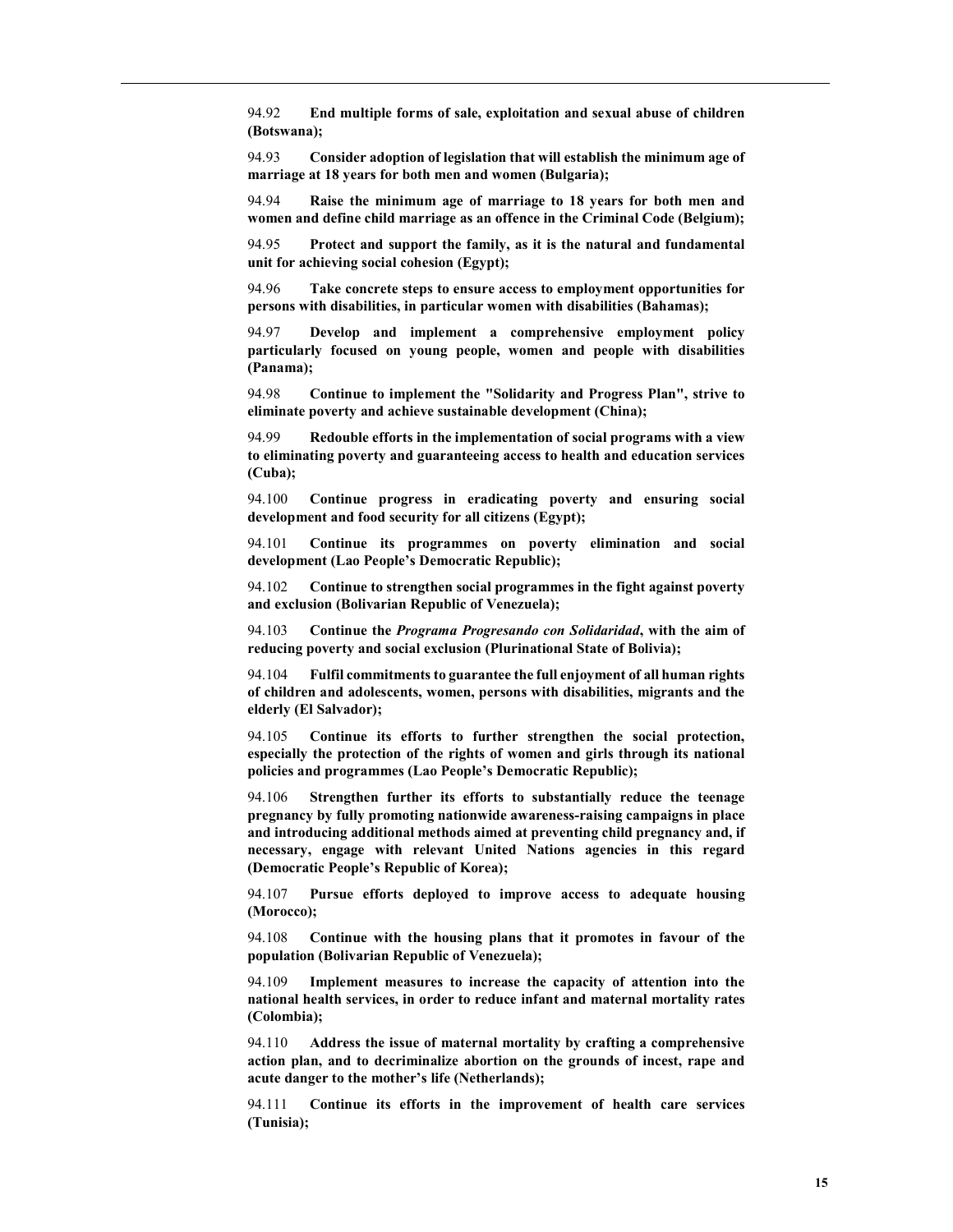94.112 Protect women from all forms of violence and ensure that the implementation of the National Strategic Plan for the reduction of maternal and child mortality provides particular attention to adolescent girls and young women (Portugal);

94.113 Strengthen the strategic plan for the prevention of adolescent pregnancy, among others, through a greater budget allocation (Peru);

94.114 Designate sufficient resources for the implementation of the Plan for the Reduction of Adolescent Pregnancy 2019–2023 and the Strategy for Comprehensive Sexual Education (Slovenia);

94.115 Recognize and protect sexual and reproductive rights, including by decriminalizing abortion (France);

94.116 Abolish criminal sanctions on women and girls who undergo abortion and revise legislation so that they can access legal, safe and voluntary termination of pregnancy (Iceland);

94.117 Allow the termination of the pregnancy in a legal and safe way, at least when the pregnancy jeopardizes the life of the woman, when it is the result of rape or incest, or when the foetus has malformations incompatible with life (Mexico);

94.118 Decriminalize abortion, at least in cases where the pregnancy presents a risk to the life of the woman, the pregnancy is the result of rape or incest, or there are foetal malformations incompatible with life (Slovenia);

94.119 Revise its penal code in order to decriminalize abortion, at least in cases of rape, incest, threats to the life and / or health of the mother, or in cases of severe foetal malformation, in accordance with the opinion of the Committee on the Elimination of Discrimination against Women (Switzerland);

94.120 Reform the Criminal Code to decriminalize, as a first step, abortion in three cases: in the face of risks to the life of women, foetal malformations incompatible with extra uterine life, and pregnancies resulting from rape or incest (Belgium);

94.121 Consider decriminalizing voluntary termination of pregnancy in cases where the woman's life is at risk, whether due to rape or incest, or where malformations incompatible with life occur (Uruguay);

94.122 Implement additional measures to prevent HIV/AIDS transmission, and treat affected persons (Brazil);

94.123 Continue efforts to strengthen the educational system and take the relevant steps to improve the quality of teaching on all educational levels (Georgia);

94.124 Pursue efforts deployed in schooling and school infrastructure development (Morocco);

94.125 Continue its efforts to improve the quality of education and ensure the educational inclusion of children with disabilities (State of Palestine);

94.126 Continue to increase access and quality of public education (Bolivarian Republic of Venezuela);

94.127 Strengthen the National Literacy Plan: "Quisqueya Aprende Contigo" expanding its coverage to rural areas (Plurinational State of Bolivia);

94.128 Enhance the protection of the rights of women and children, and continue to promote education (China);

94.129 Continue all efforts to ensure access to education for all children and teenagers (Cyprus);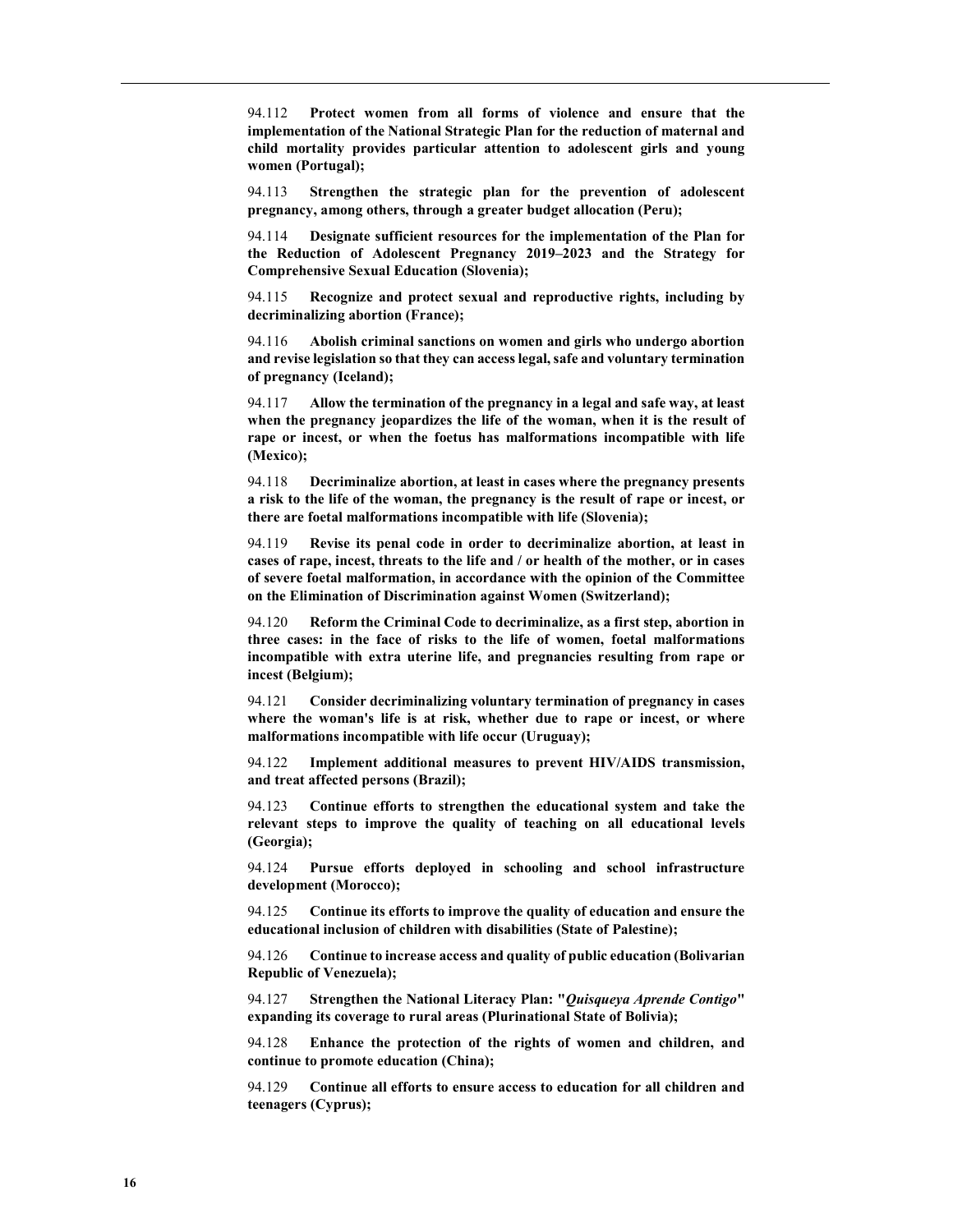94.130 Promote targeted education for girls with the view to increasing their social inclusion and reduce unwanted pregnancies (Cyprus);

94.131 Take appropriate measures to reintegrate those children exposed to labour exploitation into educational institutions in line with its National Strategy against Child Labour (Democratic People's Republic of Korea);

94.132 Implement the Strategy for Comprehensive Sexual Education in an effective manner through the training of public and private teachers and designate the necessary funding for its implementation (Iceland);

94.133 Continue to provide supports to educational institutes to ensure that children and teenagers can access to state-sector educational institutions (Lao People's Democratic Republic);

94.134 Continue to conduct of programs to promote human rights awareness among the public (Philippines);

94.135 Strengthen efforts at tackling all forms of discrimination and violence against women and girls (Guyana);

94.136 Continue efforts to include participation of women in the political system and eliminate all forms of discrimination against women (Maldives);

94.137 Undertake training to promote the economic and political empowerment of women, as well as educational awareness programs with a view to combating stereotypes and gender discrimination from an early age (Costa Rica);

94.138 Continue the effective implementation of its public policies and programs dedicated to the promotion of women's rights, and to combat gender violence (Cuba);

94.139 Develop long-term strategies to overcome stereotyped views on the role and position of women (Iceland);

94.140 Continue its efforts to promote gender equality and support women's participation in decision-making positions (Tunisia);

94.141 Take effective measures to protect girls and adolescents from early marriage, sexual exploitation and teen pregnancy, including by investigating and prosecuting all acts of sexual violence against women and girls, and providing training to national and local law enforcement officials as well as personnel working in the tourism sector (Canada);

94.142 Undertake efforts aimed at strengthening institutional capacity to fight against domestic violence, violence against women and femicide (Colombia);

94.143 Ensure that women are effectively protected from violence and are fully entitled to their sexual and reproductive health and rights, especially by approving the reform of the Criminal Code decriminalizing abortion in certain cases (Germany);

94.144 Allocate adequate resources to fully implement the national action plan on violence against women (Australia);

94.145 Urgently approve the bill entitled "Comprehensive System against Violence against Women" and assign the necessary funding for its implementation (Iceland);

94.146 Continue its efforts in preventing gender-based violence (India);

94.147 Initiate an advocacy strategy in the form of a national action plan aimed at preventing violence against women (Indonesia);

94.148 Adopt a law that guarantees the access to justice for women victims of violence (Iraq);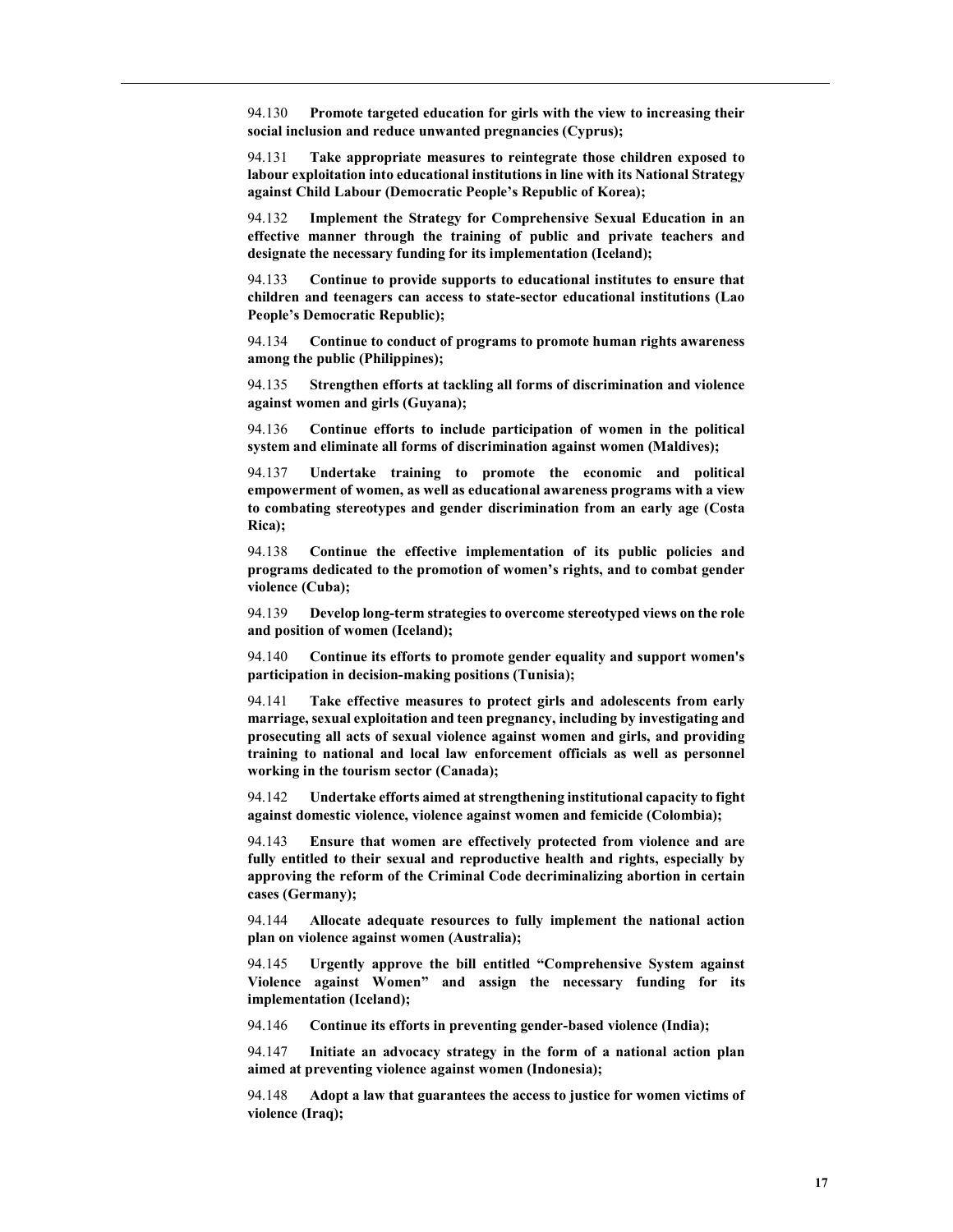94.149 Expedite adoption of the draft Bill on violence against women along with a national plan of action to prevent and combat violence against women; and strengthen capacity of the Ministry of Women, as a coordinating body, to allow for their full implementation (Ireland);

94.150 Continue and intensify action to protect women's rights, including against domestic and gender-based violence, and further promote gender equality (Italy);

94.151 Redouble efforts to eliminate violence against women, taking note of the persistently high number of femicides in the country (Japan);

94.152 Continue with programs to address and work on the elimination of violence against women (Nicaragua);

94.153 Continue implementation of measures to address gender-based violence in a responsive and holistic manner (Philippines);

94.154 Invest more efforts to promote the rights of women to life without violence, and build general support for a comprehensive law on the prevention, punishment and eradication of violence against women, and allocating more funds to the Ministry of Women for these purposes (Serbia);

94.155 Increase the budget allocation of the institutional mechanisms for the defense of women's rights and the fight against gender violence and thus advance in the fight against the impunity of the perpetrators (Spain);

94.156 Continue its exerted efforts to eliminate violence against women and domestic violence (Tunisia);

94.157 Conduct thorough, independent and impartial investigations into femicide ensuring that the perpetrators are brought to justice and guaranteeing reparation for victims and their families for the harm suffered (Belgium);

94.158 Redouble efforts and adopt effective measures to eradicate violence and discrimination against women and girls (Uruguay);

94.159 Further strengthen the National Council for Children and Adolescents and provide it with sufficient financial and technical resources needed to fulfil its mandate (Bulgaria);

94.160 Strengthen the institutional framework for birth registration to ensure that all persons born in the Dominican Republic are promptly registered (Mexico);

94.161 Continue to promote policies that allow persons to effectively register births in a non-discriminatory manner (Barbados);

94.162 Implement measures to reduce, and in the future, to neutralize the problem of unregistered children under the age of five (Serbia);

94.163 Provide financial and technical resources to the National Council for Children and Adolescents, fulfil its mandate and urgently reform the Civil Code to establish a minimum age for marriage and thus reduce child marriage rates (Spain);

94.164 Continue the process of implementing labour legislation, especially by eliminating child labour (Georgia);

94.165 Continue its efforts in preventing child labour (India);

94.166 Continue to advance in the inclusive approach to violence in the health regulations regarding the comprehensive care for adolescents (Nicaragua);

94.167 Take effective measures to reduce violence against children, especially domestic violence, and ensure their access to education (Germany);

94.168 Continue its efforts to protect the rights of children in their comprehensive dimension (Tunisia);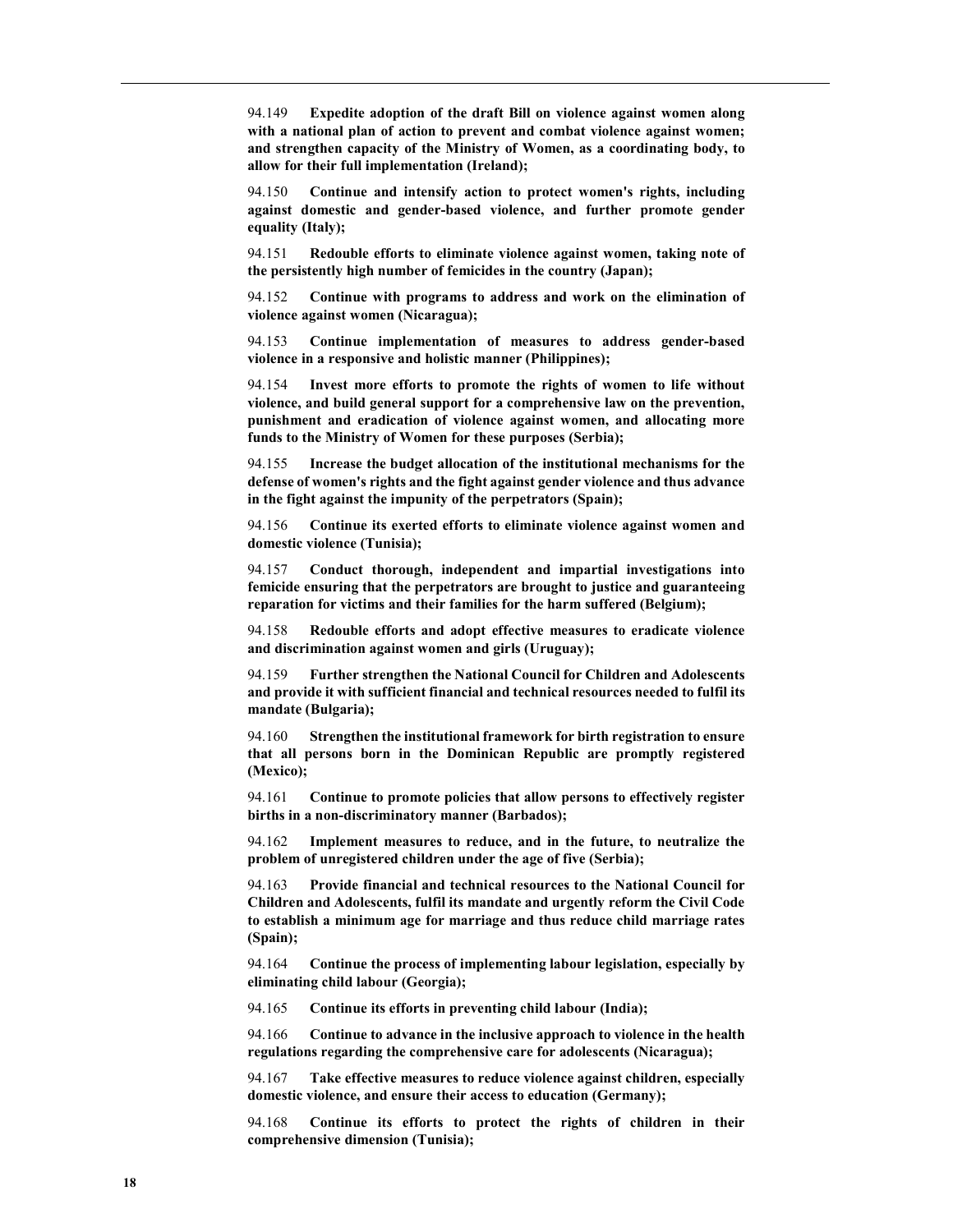94.169 Consider including in its National Strategy of Development 2010-2030, the strategic goals integrating persons with disabilities (Algeria);

94.170 Consider inclusion of action lines on persons with disabilities in the National Development Strategy (2010-2030) (Bulgaria);

94.171 Develop, in line with the Convention on the Rights of Persons with Disabilities , mental health service that do not lead to institutionalization and over medicalization and that respect the free and informed consent of persons with mental health conditions and psychological disabilities while combating stigma and violence against them (Portugal);

94.172 Deepen the measures aimed at combatting discrimination suffered by migrants and their descendants, in particular by guaranteeing their right to nationality and providing necessary safeguards to prevent statelessness of persons born in the Dominican Republic (Argentina);

94.173 Adopt the necessary legislative and administrative measures to combat all forms of discrimination in the access to nationality for the children of Haitian immigrants born in the country as well as in the situation of Haitian migrants (Spain);

94.174 Continue to broaden coverage for the protection of the human rights of persons in situations of human mobility (Ecuador);

94.175 Strengthen cooperation with the Haitian authorities on migration issues in order to end arbitrary expulsions of workers in violation of the applicable international provisions, as a follow up recommendations 98.120, 98.121, 98.122, 98.123 and 98.124 from the second UPR cycle (Haiti);

94.176 Incorporate principles contained within the International Convention on the Protection of the Rights of All Migrant Workers and Members of Their Families (Indonesia);

94.177 Comply with commitments to guarantee the rights of all migrants (Nicaragua);

94.178 Fulfill its obligations under Article 18 of the Dominican Constitution, whereby those who enjoyed Dominican nationality prior to the 2010 Constitution coming into effect continue to do so (Barbados);

94.179 Issue rapidly the documents recognizing Dominican nationality for all members of Group A under Law 169-14; adopt new legislation recognizing the right of those born in the Dominican Republic before 26 January 2010 to obtain citizenship; and introduce fast-track naturalization process for persons in Group B under Law 169-14 (France);

94.180 Take steps to guarantee the rights of persons who have received temporary non-resident permits under the national plan for the regularization of foreigners (France);

94.181 Ensure that the naturalization process is adequately resourced to ensure all applicants can access fair and timely adjudication of claims to restore their citizenship (Australia);

94.182 Maintain their efforts in promoting and protecting human rights and to pursue the ongoing high-level negotiations with the two neighbouring countries for identifying solutions to resolve the illegal migration (Turkey);

94.183 Ensure compatibility of the constitutional framework on migration with international standards regarding nationality, and to amend accordingly the 2004 Migration Law (Ukraine);

94.184 Resolve human rights issues resulting from the absence of migrant documentation by finalising, publishing and implementing the protocol for implementation of the National Regularisation Plan for Foreigners, in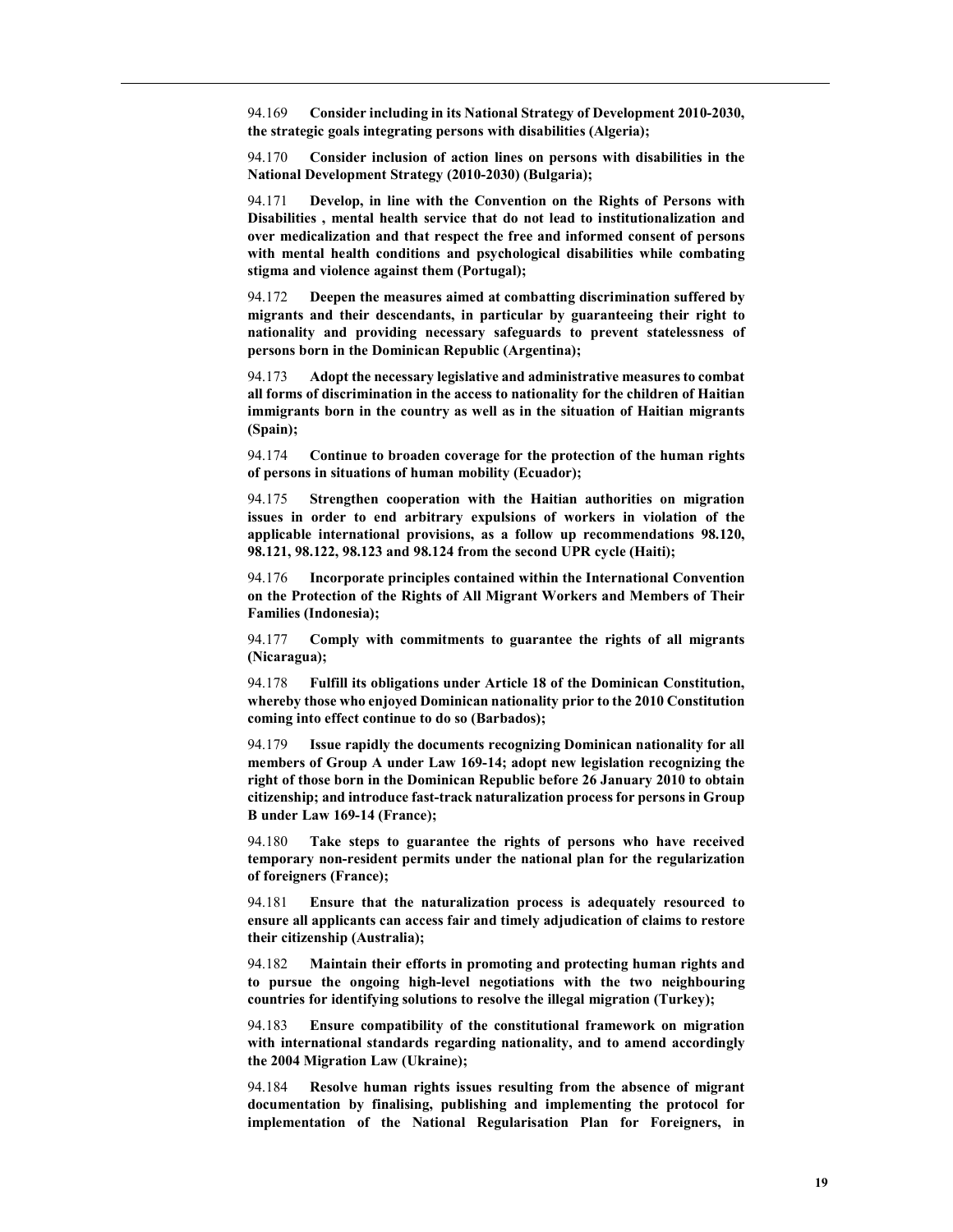consultation with civil society, and at the earliest possible date (United Kingdom of Great Britain and Northern Ireland);

94.185 Provide fair judicial processes regarding the issuance of identity and citizenship documents to eliminate deportations of legal residents, legal migrants, and persons with a credible claim to Dominican citizenship (United States of America);

94.186 Take steps to protect the fundamental rights of all individuals born in the Dominican Republic, including the offspring of undocumented foreigners who have not yet received their Dominican nationality as stipulated by Law 169/14 and who may be still at risk of becoming stateless as a consequence of Constitutional Tribunal ruling 168/13 (Canada);

94.187 Prevent and reduce statelessness, especially by implementing Law 169-14, which provides for the registration of those applying for citizenship and recognizes the right of those born in the Dominical Republic before 26 January 2010 to obtain citizenship, including those in Group B of the Law whose births have so far not been registered in the Dominican Republic (Germany);

94.188 Restore the Dominican nationality of all persons affected by Constitutional Court ruling 168/13 and adopt all necessary legal and practical measures to prevent and reduce cases of statelessness, including by considering accession to the 1961 Convention on the Reduction of Statelessness (Ireland);

94.189 Maximize efforts to tackle the issue of statelessness (Italy);

94.190 Comply with the judgments of the Inter-American Court of Human Rights, the recommendations of the Inter-American Commission on Human Rights, and those formulated by other states in past UPR cycles to implement a legal framework on the effective restitution of nationality to Dominicans of Haitian descent and to develop a national registry to identify stateless persons or those at risk of being stateless (Uruguay);

94.191 Promote the necessary legislative changes to prevent, reduce and solve cases of statelessness in its territory (Brazil).

95. All conclusions and/or recommendations contained in the present report reflect the position of the submitting State(s) and/or the State under review. They should not be construed as endorsed by the Working Group as a whole.